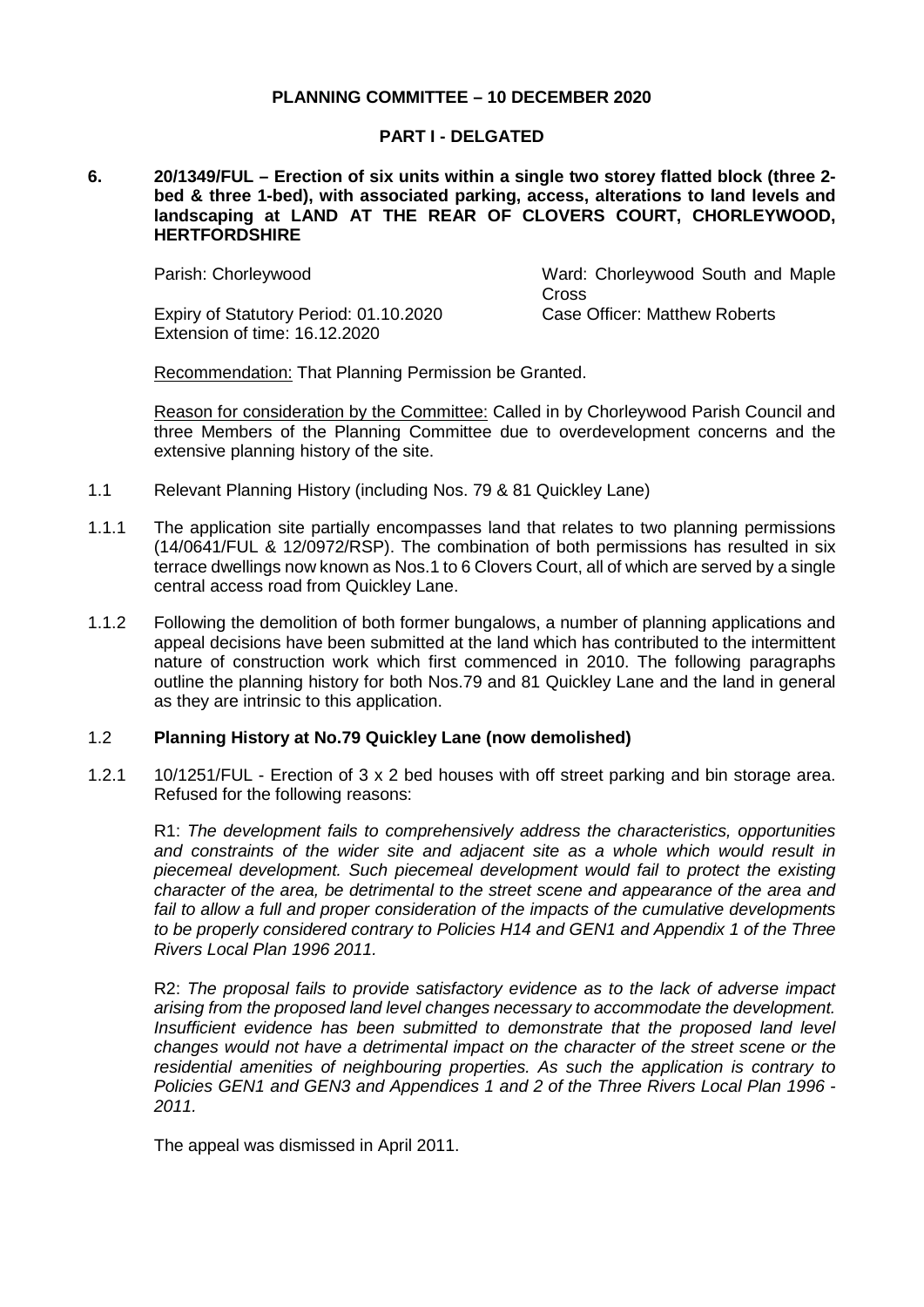- 1.2.2 11/1652/FUL Demolition of existing bungalow at No.79 Quickley Lane and the erection of 3 town houses with associated access, parking, bin storage, landscaping and amenity areas – Permitted.
- 1.2.3 12/2072/FUL Minor amendments to planning permission 11/1652/FUL (erection of 3 town houses with associated access, parking, bin storage, landscaping and amenity areas) to reduce the width of the proposed terrace of three houses, marginally increase their depth and to realign the access road – Permitted.
- 1.2.4 13/1631/FUL Variation of condition 2 of planning permission 12/2072/FUL: to create a staggered ridge height between the dwellings, accommodation within the roof space including the insertion of rooflights to front and rear associated with second floor accommodation and the realignment of the flank boundaries – Permitted, not implemented.
- 1.2.5 14/0641/FUL Variation of condition 2 of planning permission 13/1631/FUL: to include first floor front clear glazed window, bricked exterior to north eastern elevation, re-siting of rooflights, alteration and increase to parking area and re-grading of rear landscape amenity area – Permitted and implemented.

# 1.3 **Planning History at No.81 Quickley Lane (now demolished)**

- 1.3.1 10/0065/FUL Erection of 3 x 2 bed dwellings with associated access, off street parking, bin store provision and landscaping (Forward part of the site) – Permitted March 2010 - Not Implemented.
- 1.3.2 10/0703/FUL Erection of 3 houses to the rear of No.81 Quickley Lane Refused July 2010 for the following reasons;

R1: *The development fails to provide adequate provision for the access, turning and manoeuvring of waste recovery and recycling vehicles as well as emergency vehicles within the site. This would result in inadequate arrangements for the storage and collection of waste and a sub-standard development contrary to Policies H14, N10, GEN1 and Appendix 1 of the Three Rivers Local Plan 1996-2011.*

R2: *The development fails to comprehensively address the characteristics, opportunities and constraints of the wider site as a whole which would result in piecemeal development of the site. Such piecemeal development would fail to protect the existing character of the area and be detrimental to the street scene and appearance of the area contrary to Policies H14 and GEN1 and Appendix 1 of the Three Rivers Local Plan 1996 2011.*

R3: *The proposed development results in a form of back land development that fails to protect and maintain the character of the area in terms of layout, plot size, building footprint and gaps between buildings and would result in the inappropriate loss of long and extensive gardens. It would have a detrimental impact on the character of the area and fails to meet the requirements of Policies H14, GEN1, GEN3 and Appendices 1 and 2 of the Three Rivers Local Plan 1996 – 2011.*

The appeals (APP/P1940/A/11/2144323 & APP/P1940/A/10/2140364) were dismissed in April 2011.

- 1.3.3 10/2209/FUL Demolition of No. 79 & 81 Quickley Lane and erection of 12 town houses split into 4 blocks, two blocks of  $3 \times 2$  bedroom town houses to the front of the site and two blocks of 3 x 3 bedroom town houses including bin storage area and associated access road and parking – Withdrawn November 2010.
- 1.3.4 12/0972/RSP Part Retrospective: Erection of three dwellings and associated parking amended development following planning permission 10/0065/FUL- Refused August 2012 for the following reason: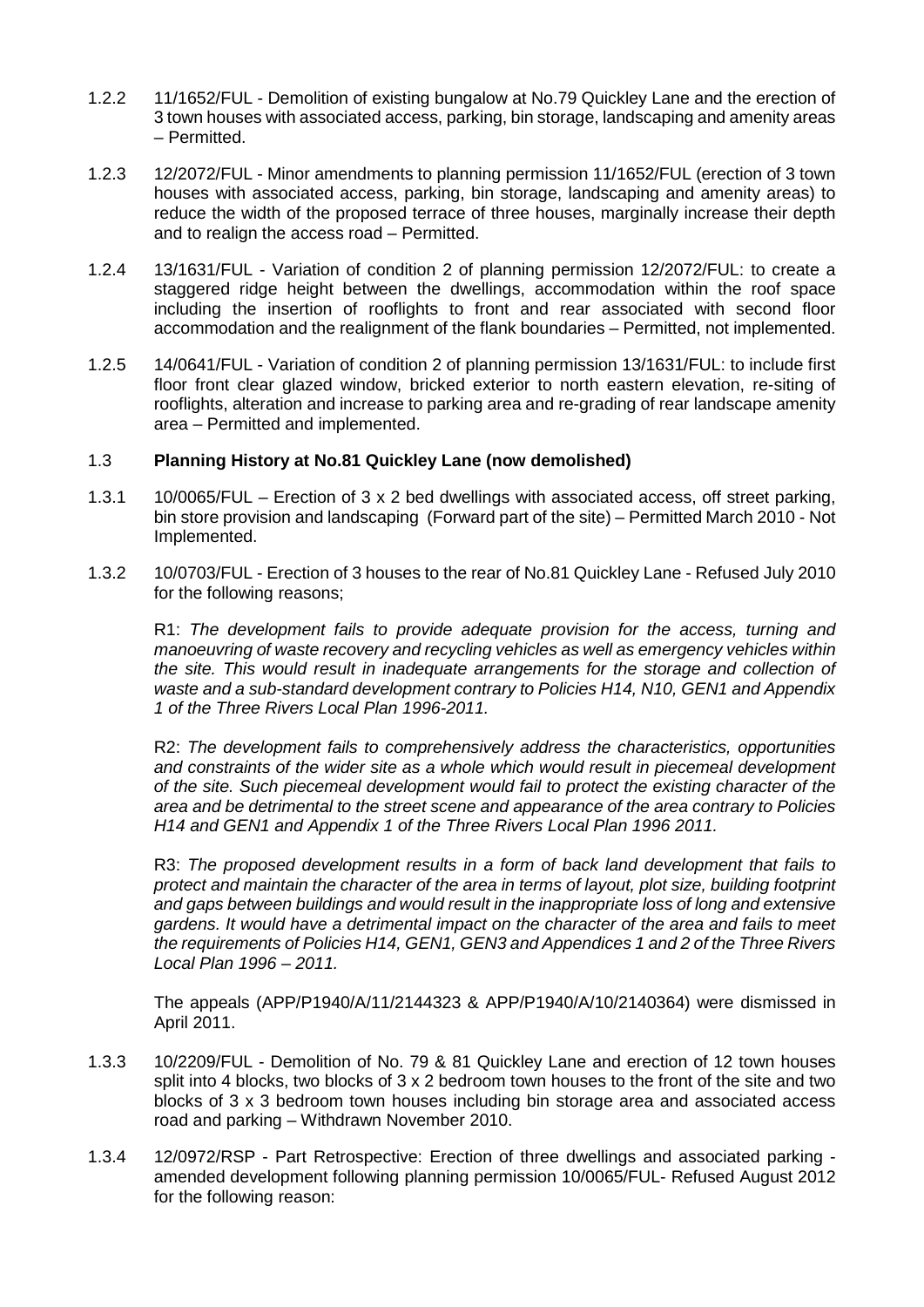R1: *The development, by reason of its width and height in relation to the adjacent highway (Quickley Lane) results in an excessively prominent appearance detrimental to the amenities of the street scene, contrary to Policies CP1 and CP12 of the Core Strategy (adopted October 2011) and Saved Policy GEN3 and Appendix 2 of the Three Rivers Local Plan 1996-2011.*

This application was allowed at Appeal (APP/P1940/A/12/2182187) in February 2013.

## 1.4 **Planning History at Land to rear / adjacent to Clovers Court**

1.4.1 14/1936/FUL - Erection of two detached bungalows with associated parking, bin stores, cycle stores, landscaping and alterations to land levels on land to rear of Clovers Court – Refused for the following reasons:

R1: *The proposed development by virtue of the limitations of the application site fails to provide a comprehensive planning scheme for the whole site, failing to take into account already approved adjoining developments. The proposal would therefore result in a poor form of development that fails to address sufficiently the characteristics and opportunities of the wider site. The proposal is therefore not in accordance with Policies CP1 and CP12 of the Core Strategy (adopted October 2011) and Policy DM1 and Appendix 2 of the Development Management Policies LDD (adopted July 2013).*

R2: *The proposed development fails to provide satisfactory evidence as to the lack of adverse impact arising from the proposed land level changes necessary to accommodate the garden amenity areas for the bungalows. Insufficient evidence has been submitted to demonstrate that the proposed land level changes would not have a detrimental impact on the character of the area or the residential amenities of neighbouring properties. As such the application is contrary to Policies CP1 and CP12 of the Core Strategy (adopted October 2011) and Policy DM1 and Appendix 2 of the Development Management Policies LDD (adopted July 2013).*

R3: *The proposed development by virtue of the poor parking layout, oppressive and excessive boundary treatments to the north eastern and south western boundaries and lack of evidence with respect to the land level changes at the rear would cumulatively result in a poor standard of living for future occupiers of the bungalows. As such the application fails to accord to Policies CP1 and CP12 of the Core Strategy (adopted October 2011) and Policy DM1 and Appendix 2 of the Development Management Policies LDD (adopted July 2013).*

R4: *The proposed development fails to provide satisfactory evidence to ensure that adequate access arrangements for waste and recycling areas within the shared parking area can easily be achieved by local authority waste providers. As a result, the application fails to comply with Policy DM10 of the Development Management Policies LDD (adopted July 2013).*

R5: *The proposed development fails to enhance the landscape opportunities for the application site thereby resulting in a heavily urbanised form of development that is at odds with the immediate surrounding suburban environment. The submitted landscaping plan is insufficient and fails mitigate the harm identified and is contrary to Policies CP1 and CP12 of the Core Strategy (adopted October 2011) and Policy DM6 of the Development Management Policies LDD (adopted July 2013).*

R6: *The proposed development by virtue of the bungalows construction and lack of on-site renewable energy systems fails to demonstrate that sustainable development principles are satisfied. The proposal therefore fails to comply with Policy CP1 of the Core Strategy (adopted October 2011) and Policy DM4 of the Development Management Policies LDD (adopted July 2013).*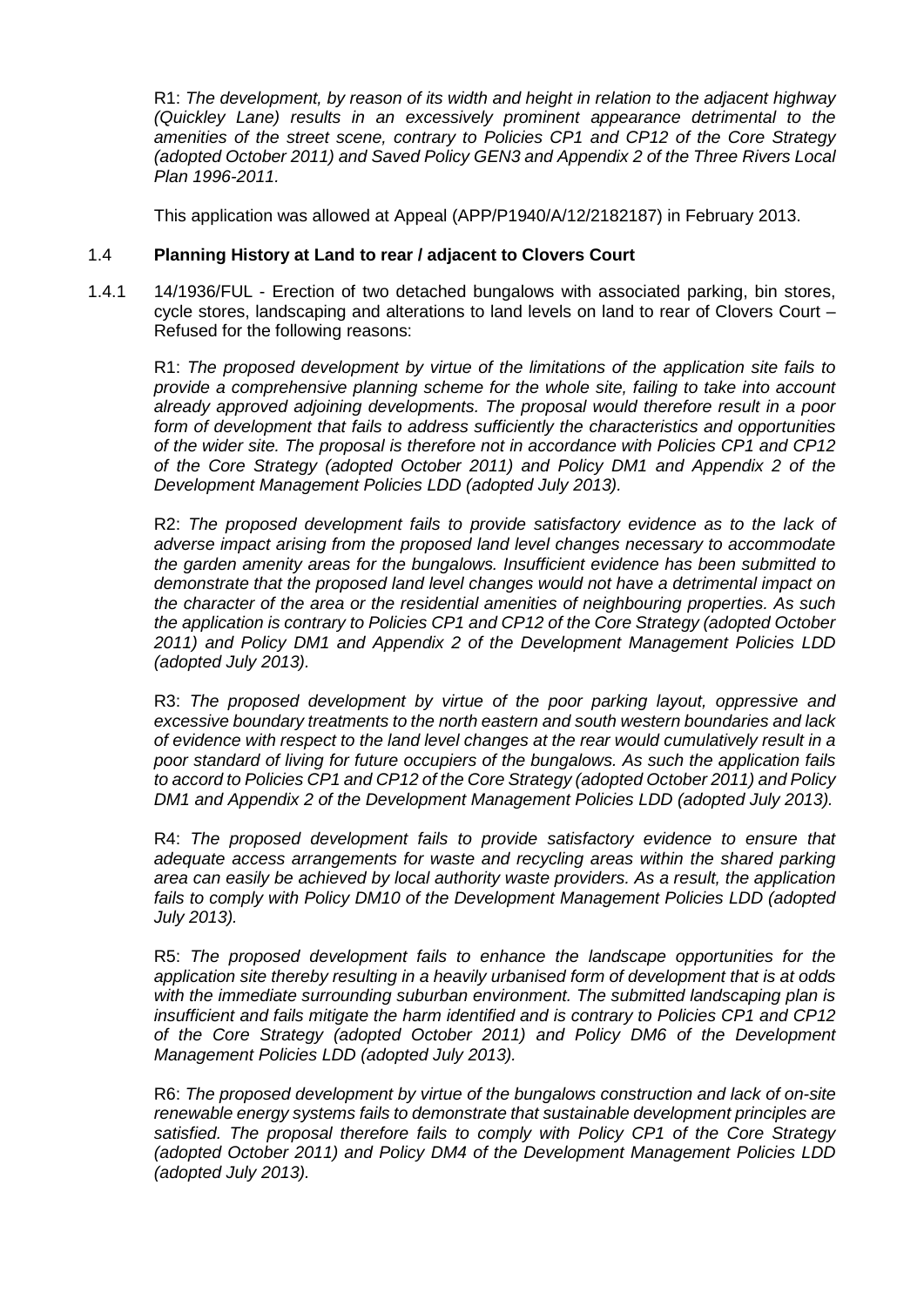R7: *The proposed development would result in an increase in demand for education, libraries, childcare facilities, youth facilities, open space/children's play space and sustainable transport provision in the area. The proposed development in the absence of an agreement under the provisions of Section 106 of Town and Country Planning Act 1990 would fail to recognise the impact of the development upon these services. The proposal would also attract a requirement for fire hydrant provision. The application would therefore fail to meet the requirements of Policies PSP2, CP1, CP8 and CP10 of the Core Strategy (adopted October 2011), Policy DM11 of the Development Management Policies LDD (adopted July 2013) and Open Space, Amenity and Children's Play space SPD (adopted December 2007).*

R8: *The scheme is for two market dwellings and in the absence of an agreement under the provisions of Section 106 of Town and Country Planning Act 1990 would fail to contribute to the provision of affordable housing. The proposed development therefore fails to meet the requirements of Policy CP4 of the Core Strategy (adopted October 2011) and the Affordable Housing Supplementary Planning Document (approved June 2011).*

- 1.4.2 14/2522/FUL Erection of two detached bungalows with associated parking, bin stores, cycle stores, landscaping and alterations to land levels on land to rear of Clovers Court – Withdrawn.
- 1.4.3 15/1674/NMA Non material amendment to planning permission 14/0641/FUL: To slope rear garden to accommodate step features (retrospective) – Refused.
- 1.4.4 15/1717/FUL Erection of two detached bungalows including alterations to land levels and alterations to existing parking area serving numbers 1, 2, 3, 4, 5 and 6 Clovers Court – Refused, for the following reasons:

R1: *The proposed development results in a form of back land development that fails to protect and maintain the character of the area in terms of layout, plot size, building footprint, landscaping and gaps between buildings and would result in unsatisfactory access and parking provision. It would have a detrimental impact on the character of the area and fails to meet the requirements of Policies CP1, CP3, CP10 and CP12 of the Core Strategy (adopted October 2011) and Policies DM1, DM3 and Appendices 2 and 5 of the Development Policies LDD (adopted July 2013).*

R2: *The scheme is for two market dwellings and in the absence of an agreement under the provisions of Section 106 of the Town and Country Planning Act 1990 would fail to contribute to the provisions of affordable housing. The proposed development therefore fails to meet the requirements of Policy CP4 of the Core Strategy (adopted October 2011) and the Affordable Housing Supplementary Planning Document (approved June 2011).*

This application was allowed at Appeal (APP/P1940/W/16/3149879) in September 2016 but has not been implemented to date.

- 1.4.5 17/1304/FUL Erection of two detached chalet bungalows including alterations to land levels and alterations to existing parking area serving numbers 1, 2, 3, 4, 5 and 6 Clovers Court. Withdrawn.
- 1.4.6 17/1787/FUL Erection of two detached chalet bungalows including alterations to land levels and alterations to existing parking area serving numbers 1, 2, 3, 4, 5 and 6 Clovers Court. Refused, for the following reason:

R1: *The proposed development would represent overdevelopment with the proposed dormer windows resulting in an overbearing and un-neighbourly form of development and would outlook neighbouring dwellings to the detriment of their residential amenity. The proposed development would also fail to provide sufficient usable amenity space for future*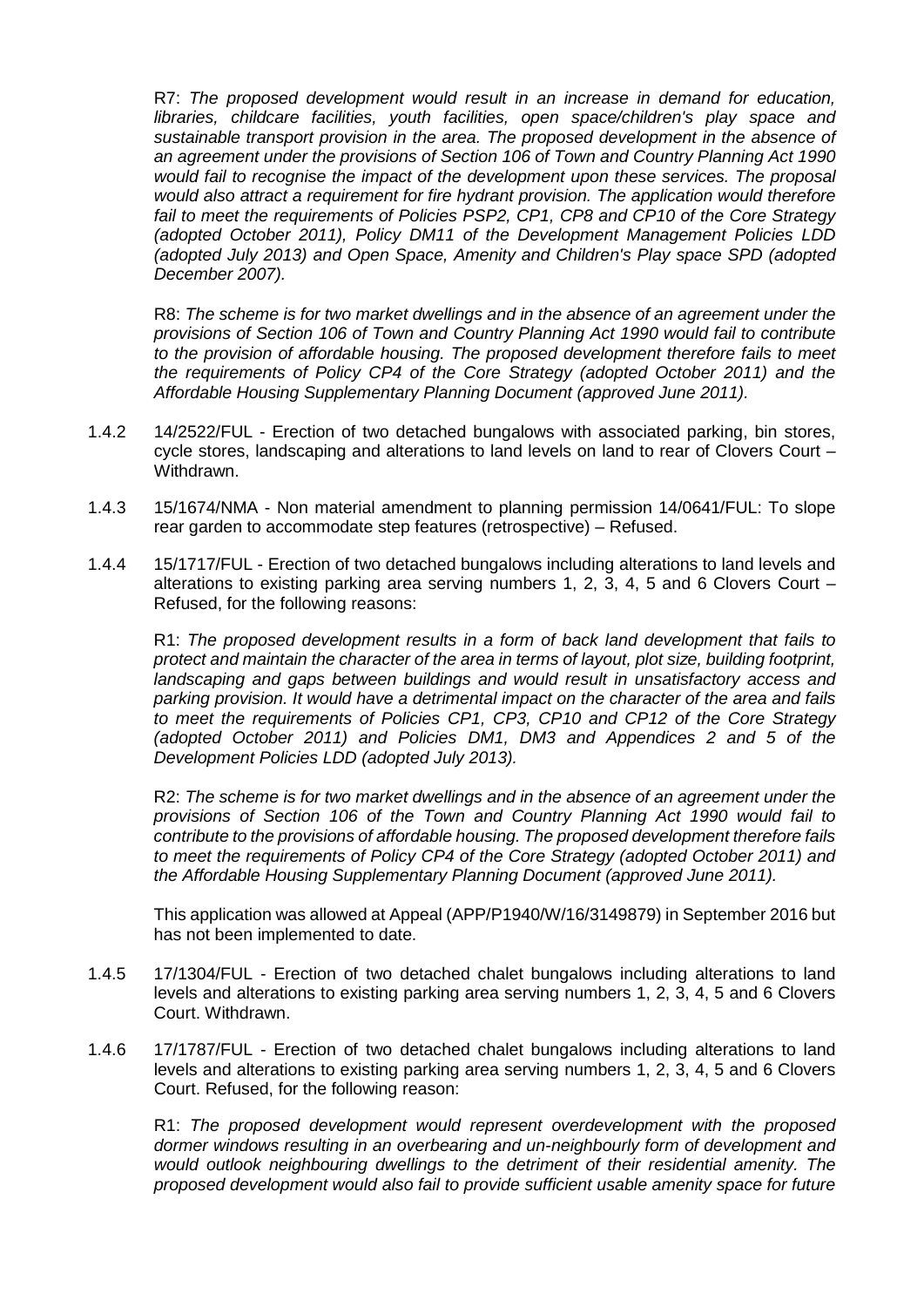*occupiers. The proposal would therefore be contrary to Policies CP1, CP3 and CP12 of the Core Strategy (adopted October 2011) and Policy DM1 and Appendix 2 of the Development Management Policies LDD (adopted July 2013).*

This decision was not appealed.

19/0040/FUL - Erection of six 3-bed dwellings with associated parking, access and landscaping. Refused, for the following reasons:

R1: *The proposed development by virtue of the design, height and siting of Unit 1 (plot 1) would result in an unduly prominent and un-neighbourly form of development towards No.6 Rendlesham Way. In addition, due to the orientation of the sun Unit 1 would also result in significant overshadowing of the rear garden serving No.6 Rendlesham Way, to the detriment of the occupiers' enjoyment of their property. As a result, the development fails to have regard to protecting the visual and residential amenity of No.6 Rendlesham Way and is contrary to Policies CP1 and CP12 of the Core Strategy (adopted October 2011) and Policy DM1 and Appendix 2 of the Development Management Policies LDD (adopted July 2013).*

R2: *The proposed development by virtue of the number of units, layout and lack of amenity space provision when taken cumulatively would result in an overdevelopment of the site to the detriment of the area's character. The shortfall of amenity space would also have a detrimental impact on the living standards of future occupiers. The development would therefore be contrary to Policies CP1 and CP12 of the Core Strategy (adopted October 2011) and Policy DM1 and Appendix 2 of the Development Management Policies LDD (adopted July 2013).*

R3: *The development fails to demonstrate that the protected trees towards the rear of the site, adjacent to the boundary with Terre Haute, would not be harmed as a consequence of land level alterations serving plots 4, 5 and 6. The development therefore fails to comply with Policies CP1 and CP12 of the Core Strategy (adopted October 2011) and Policies DM1, DM6 and Appendix 2 of the Development Management Policies LDD (adopted July 2013).*

R4: *In the absence of an agreement under the provisions of Section 106 of Town and Country Planning Act 1990, the development would not contribute to the provision of affordable housing. The proposed development therefore fails to meet the requirements of Policy CP4 of the Core Strategy (adopted October 2011) and the Affordable Housing Supplementary Planning Document (approved June 2011).*

This decision was appealed but subsequently dismissed (APP/P1940/W/19/3235144).

1.4.7 19/1863/FUL - Erection of six dwellings with associated parking, access and landscaping. Withdrawn.

# 2 **Description of Application Site**

- 2.1 The application site is situated on the south eastern side of Quickley Lane in Chorleywood and contains a steep access road leading up-to a large expanse of hardstanding and an "L shaped" parcel of undulating land which historically formed garden land as part of Nos.79 and 81 Quickley Lane.
- 2.2 The parcels of land either side of the central access and on land falling outside of the application site comprise three terrace dwellings which are two storeys in height with loft accommodation, some of which have also added rear conservatories. The terrace dwellings are elevated above the height of Quickley Lane and have rear gardens which front Quickly Lane, bounded by standard timber fencing with small mounds of highway verges immediately adjacent which consist of various trees and landscaping. The principal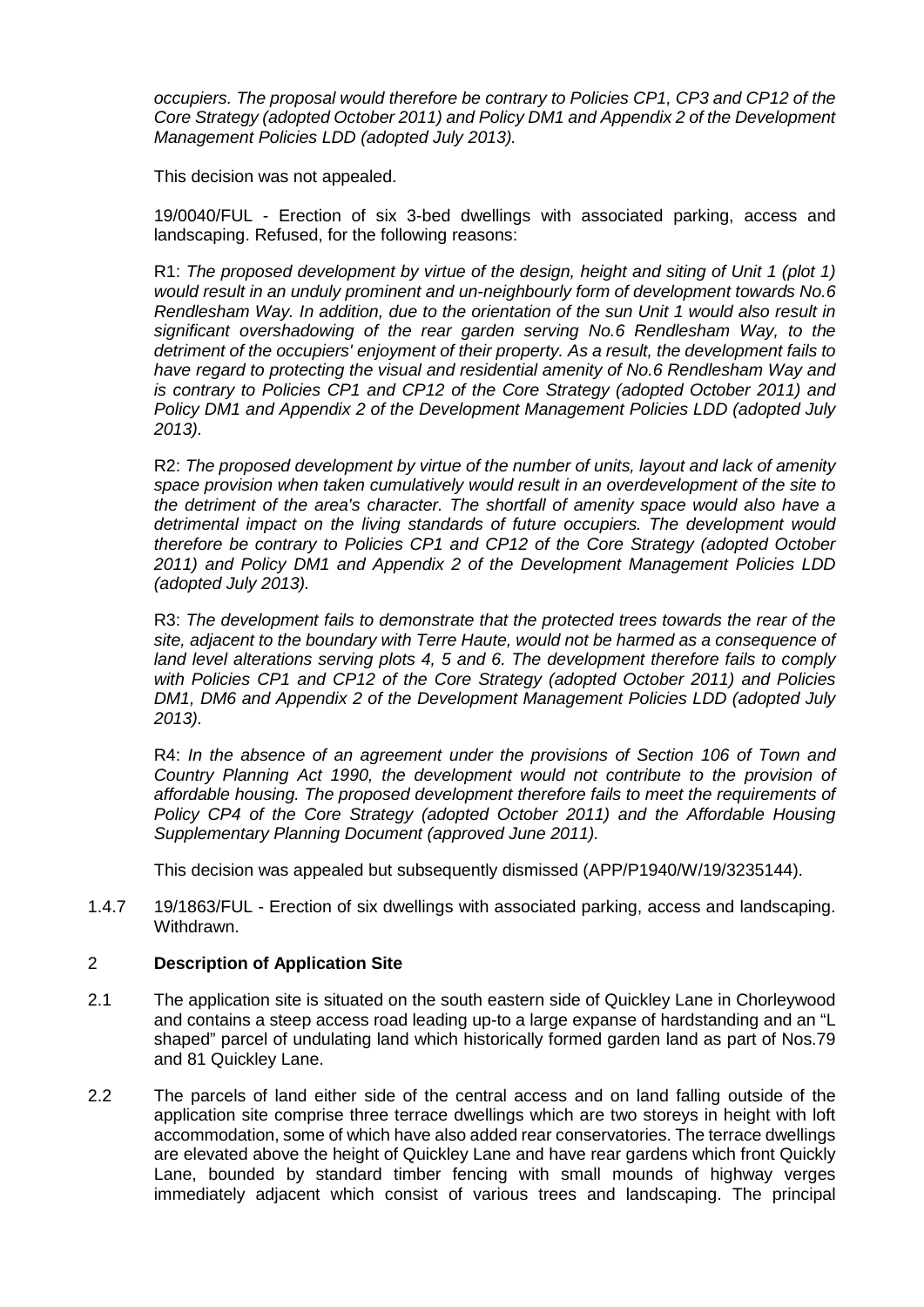elevations of the terrace dwellings front a large expanse of tarmac which forms the main parking area which is supported further by one completed flat roofed bin store with a Laurel hedge surround. The terrace dwellings, now known as Nos. 1, 2, 3, 4, 5 and 6 Clovers Court are all occupied.

- 2.3 The central part of the application site relates to the large expanse of tarmac which is between the front of the existing terraces and close boarded fencing which encloses the undulating land towards the west. To the north eastern side of the hardstanding area a retaining wall with elevated planting topped with close boarded timber fencing has been erected and extends along the entire depth of the north eastern boundary which is shared with properties on Rendlesham Way. The south western boundary of the land contains a significant retaining wall which has been left exposed following earth excavations close to this boundary point.
- 2.4 Immediately behind the existing tarmac hardstanding area is a large open parcel of land which has been subject to various spoil movements to facilitate its re-grading/excavation in parts. The south eastern corner has been levelled at a height similar to surrounding residential properties and is laid with turf.

# 3 **Description of Proposed Development**

- 3.1 This application seeks planning permission for the erection of six units within a two storey flatted block (three 2-bed & three 1-bed), with associated parking, access, alterations to land levels and landscaping.
- 3.2 The proposed six flats would be contained within a two storey flat roofed building of contemporary design positioned immediately opposite the existing terraces which serve Clovers Court, separated by a minimum distance of 20m extending up to 24m. The building would have a maximum height of 7m, maximum width of 26m and depth of 14.5m, set in from the north eastern boundary with properties fronting Rendlesham Way by a minimum of 9m and set in 1.5m from the south western boundary with No.83 Quickley Lane and land at the rear of Orchard Cottage. The building would have a varied external appearance comprising of light grey render, dark stained timber boarding, facing brickwork and aluminium framed windows. Green roofs are also proposed on-top of the single storey projections.
- 3.3 At ground level there will be three, two bed flats which would comprise open plan living, with a kitchen and dining area, bathroom, storage and two bedrooms served by approximately 12sqm light-wells, enclosed above by 1.1m high glass balustrades. At first floor level there are three, one bed flats of a similar layout accessed via a lobby area. All flats via the lobbies would have access to a tiered communal garden which will be supported by new trees and hedging.
- 3.4 The area between the proposed building and the north eastern boundary is proposed to contain a new timber refuse and recycling store and two cycle stores. This space would be hard surfaced and complimented by soft landscaping.
- 3.5 The parking area serving the site would include a total of 23 spaces, 12 parking spaces serving the existing terraces (No.1-6 Clovers Court) which would be unaltered as part of this application and 11 new spaces of which 2 would be for visitors/guests.
- 3.6 The application was supported by a schedule of materials, Planning Statement, Viability Statement, Energy and Sustainability Statement, Biodiversity Checklist and an Arboricultural Impact Assessment and Method Statement.
- 3.7 During the process the plans have been amended, removing a residential flat in its entirety and re-positioning the refuse and cycle stores, changes to soft landscaping and the parking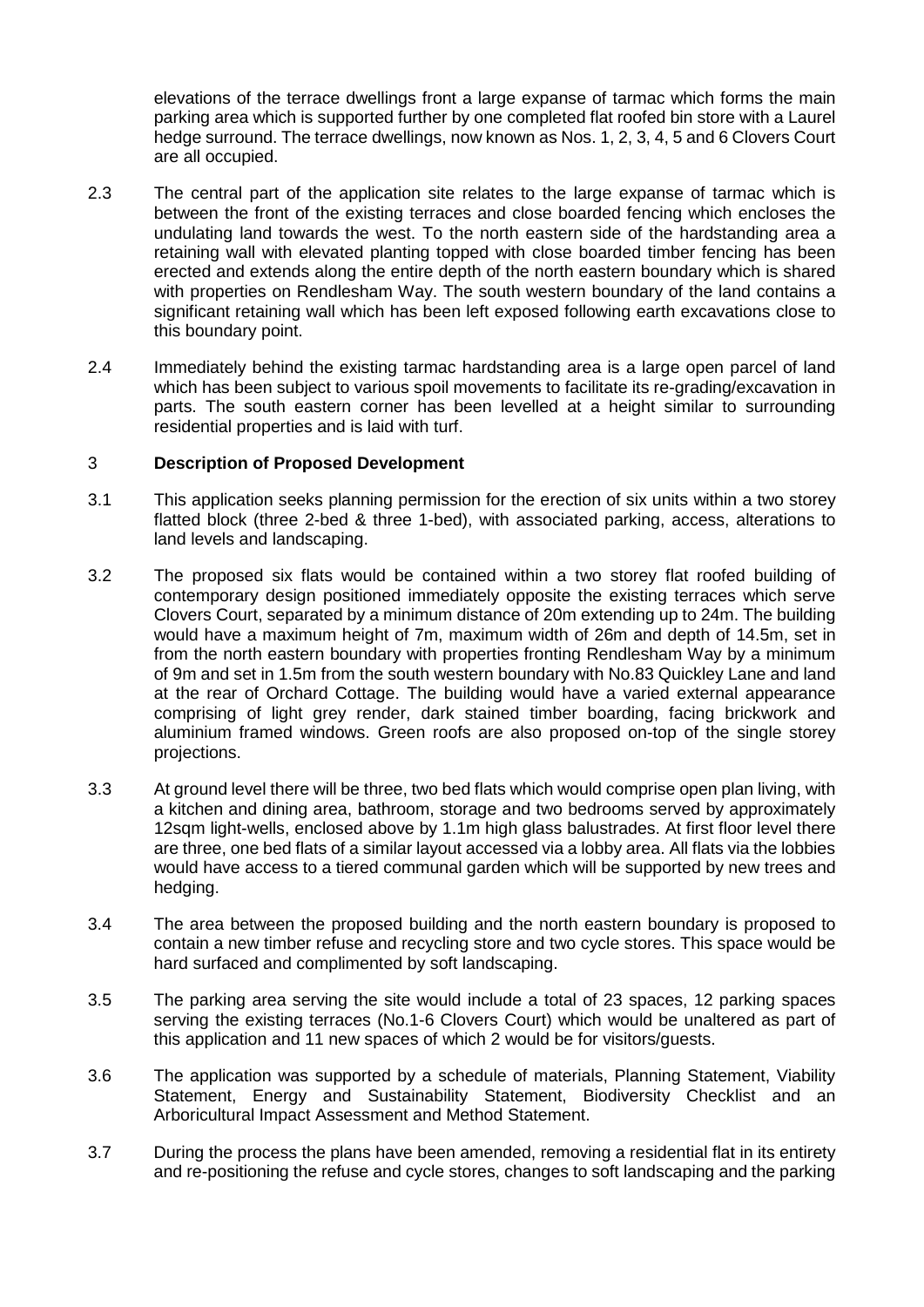area. The location plans has also been amended (reduced) to reflect the extent of the applicant's ownership.

## 4 **Consultation**

## 4.1 **Statutory Consultation**

### 4.1.1 Chorleywood Parish Council: [Objection]

*"The Committee Objects to this application on the following grounds and wish to CALL IN, unless the Officers are minded to refuse this application.*

- *Overdevelopment of the site*
- *Fails to integrate the principle of secured by design*
- *The development would result in an unacceptable loss of amenity space for the developments*
- The car parking spaces fails to comply with the requirements set out in Policy CP12
- *There are significant concerns in respect of the site layout and the proposed depth of the lightwells which would result in an oppressive feel to the habitable spaces backing onto the lightwell*
- *The proposal fails to provide an emergency escape route from the lightwell*
- *Concerns with regards to mutual overlooking into the adjoining properties*
- *Major concerns with the access and egress into Quickley Lane from Clovers Court*
- *The Committee highlights the objections raised by neighbouring residents and request these are taken into account*
- *The planning history to date must be taken into account."*

**Officer comment:** The agent has confirmed that regarding the fire access, there will need to be external ladder/steps fixed to the inside of the wall to allow a protected means of escape. This would be caught under the Building Regulations in any event.

4.1.2 Landscape Officer: [No objection]

*"The application is accompanied by an arb impact assessment, including a method statement and tree protection plan, as with previous application. I have not raised any objections to previous applications at the site, and have none in regard to the current application. The methods of tree protection detailed in the report are suitable for the site and development proposed."*

### 4.1.3 Thames Water: [No objection, informative added]

*Thames Water would advise that with regard to foul water sewerage network infrastructure capacity, we would not have any objection to the above planning application, based on the information provided.*

*With regard to surface water drainage, Thames Water would advise that if the developer follows the sequential approach to the disposal of surface water we would have no objection. Where the developer proposes to discharge to a public sewer, prior approval from Thames Water Developer Services will be required. Should you require further information please refer to our website.*

*https://developers.thameswater.co.uk/Developing-a-large-site/Apply-and-pay-forservices/ Wastewater-services*

*Thames Water recognises this catchment is subject to high infiltration flows during certain groundwater conditions. The scale of the proposed development doesn't materially affect the sewer network and as such we have no objection. In the longer term Thames Water,*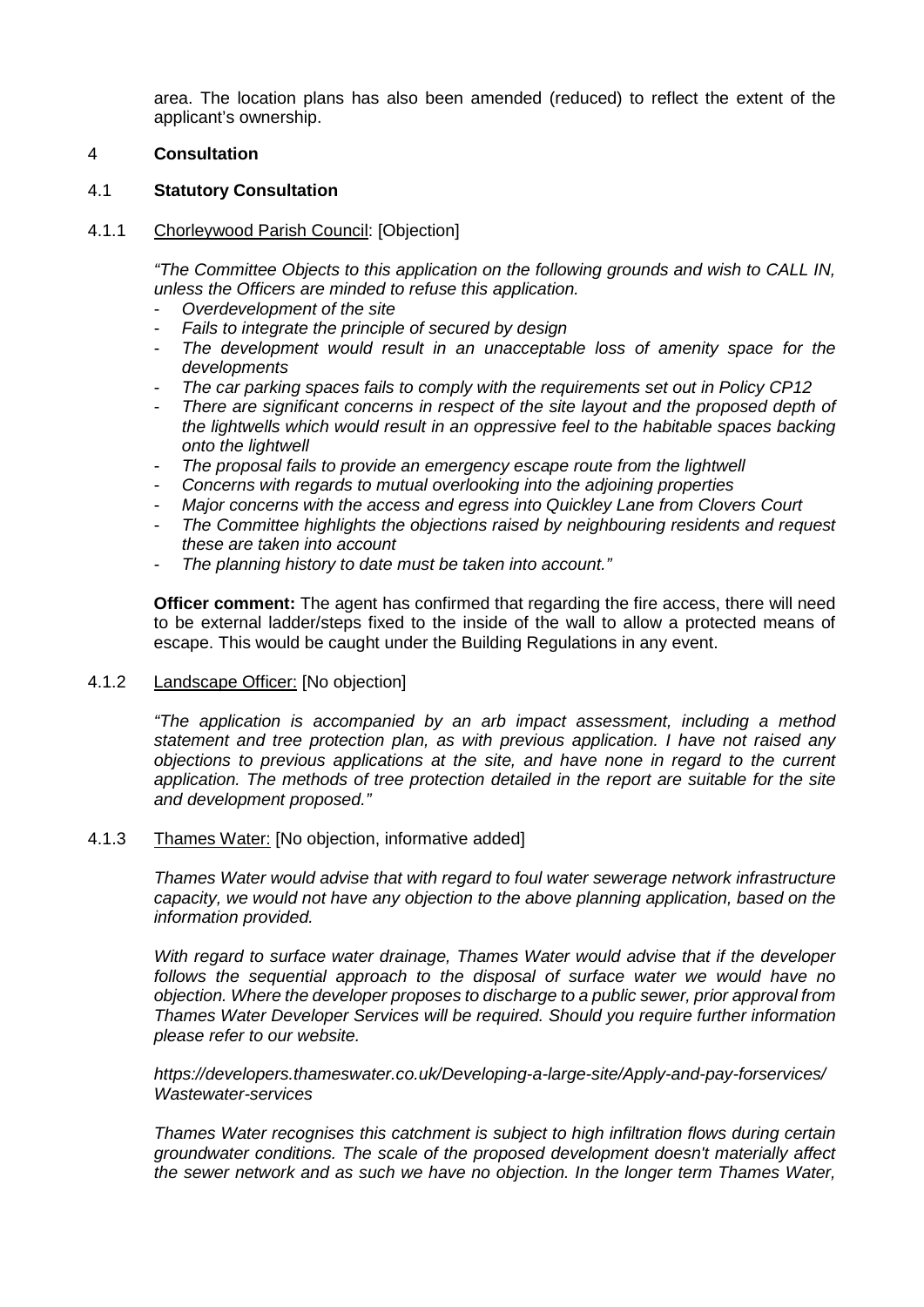*along with other partners, are working on a strategy to reduce groundwater entering the sewer network.*

*Thames Water recognises this catchment is subject to high infiltration flows during certain groundwater conditions. The developer should liaise with the LLFA to agree an appropriate sustainable surface water strategy following the sequential approach before considering connection to the public sewer network. The scale of the proposed development doesn't materially affect the sewer network and as such we have no objection. In the longer term Thames Water, along with other partners, are working on a strategy to reduce groundwater entering the sewer network.*

*The applicant is advised that their development boundary falls within a Source Protection Zone for groundwater abstraction. These zones may be at particular risk from polluting activities on or below the land surface. To prevent pollution, the Environment Agency and Thames Water (or other local water undertaker) will use a tiered, risk-based approach to regulate activities that may impact groundwater resources. The applicant is encouraged to read the Environment Agency's approach to groundwater protection (available at https://www.gov.uk/government/publications/groundwaterprotection-*

*position-statements) and may wish to discuss the implication for their development with a suitably qualified environmental consultant.*

## 4.1.4 Affinity Water: [No objection, informative added]

*You should be aware that the proposed development site is located within an Environment Agency defined groundwater Source Protection Zone 2 (SPZ 2) corresponding to Mill End Pumping Station. This is a public water supply, comprising a number of Chalk abstraction boreholes, operated by Affinity Water Ltd.*

*If you are minded to approve the Application, it is essential that appropriate conditions are imposed to protect the public water supply, which would need to address the following points:*

*1. General: The construction works and operation of the proposed development site should be done in accordance with the relevant British Standards and Best Management Practices, thereby significantly reducing the groundwater pollution risk.*

*2. Ground investigation: Any works involving excavations below the chalk groundwater table (for example, piling or the implementation of a geothermal open/closed loop system) should be avoided. If these are necessary, a ground investigation should first be carried out to identify appropriate techniques and to avoid displacing any shallow contamination to a greater depth, which could impact the chalk aquifer.*

*3. Contaminated land: Construction works may exacerbate any known or previously unidentified pollution. If any pollution is found at the site then works should cease and appropriate monitoring and remediation methods will need to be undertaken to avoid impacting the chalk aquifer.*

*4. Infiltration: Surface water should not be disposed of via direct infiltration into the ground via a soakaway. This is due to the known presence of contaminated land and the risk for contaminants to remobilise.*

*5. Bunding: If any tanks, generators and filling areas are to be installed as part of the development, they will need to have secondary containment which can hold 110% of the volume the tank or generator is designed to contain. This is to prevent contaminants being discharged into the surface and groundwater network in the event of a spill.*

- 4.1.5 National Grid: [No comments received. Any comments received will be verbally updated at the Committee meeting]
- 4.1.6 Environmental Protection: [No comments received. Any comments received will be verbally updated at the Committee meeting]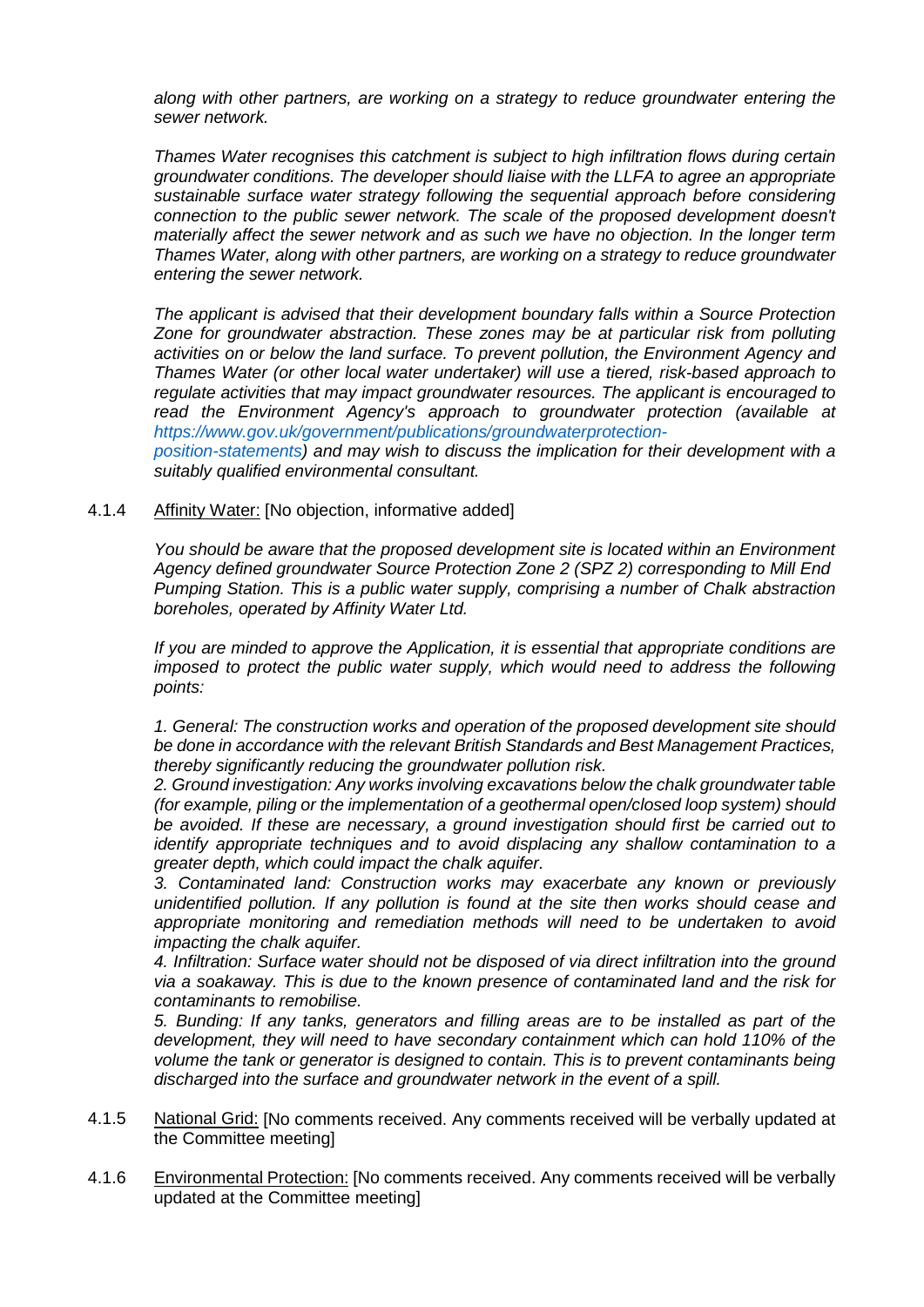4.1.7 Crime Prevention Officer: [No comments received. Any comments received will be verbally updated at the Committee meeting]

# 4.2 **Public/Neighbour Consultation**

- 4.2.1 Number consulted: 88
- 4.2.2 No of responses received: 18 (objections)
- 4.2.3 Following amendments all neighbours were re-consulted for a further 21 days. 6 residents re-submitted further objections.
- 4.2.4 Site Notice: Expired 09.09.2020
- 4.2.5 Press Notice: Not applicable.
- 4.2.6 Summary of Responses:
	- **Additional traffic and highway safety issues**
	- Overdevelopment of site
	- **Developed beyond its limits**
	- **Overshadowing**
	- Overlooking between existing and proposed development
	- Overlooking from flat roofs
	- Boundaries in a poor state
	- Lack of parking
	- No allowance for waste provision for existing residents
	- **Lack of light reception / oppressive amenity spaces**

### 5 **Relevant Planning Policy, Guidance and Legislation**

## 5.1 National Planning Policy Framework and National Planning Practice Guidance

On 19 February 2019 the new National Planning Policy Framework was published. This is read alongside the National Planning Practice Guidance (NPPG). The determination of planning applications is made mindful of Central Government advice and the Local Plan for the area. It is recognised that Local Planning Authorities must determine applications in accordance with the statutory Development Plan, unless material considerations indicate otherwise, and that the planning system does not exist to protect the private interests of one person against another. The 2019 NPPF is clear that "existing policies should not be considered out-of-date simply because they were adopted or made prior to the publication of this Framework. Due weight should be given to them, according to their degree of consistency with this Framework".

The NPPF states that 'good design is a key aspect of sustainable development, creates better places in which to live and work and helps make development acceptable to communities'. The NPPF retains a presumption in favour of sustainable development. This applies unless any adverse impacts of a development would 'significantly and demonstrably' outweigh the benefits.

# 5.2 The Three Rivers Local Development Plan

The application has been considered against the policies of the Local Plan, including the Core Strategy (adopted October 2011), the Development Management Policies Local Development Document (adopted July 2013) and the Site Allocations Local Development Document (adopted November 2014) as well as government guidance. The policies of Three Rivers District Council reflect the content of the NPPF.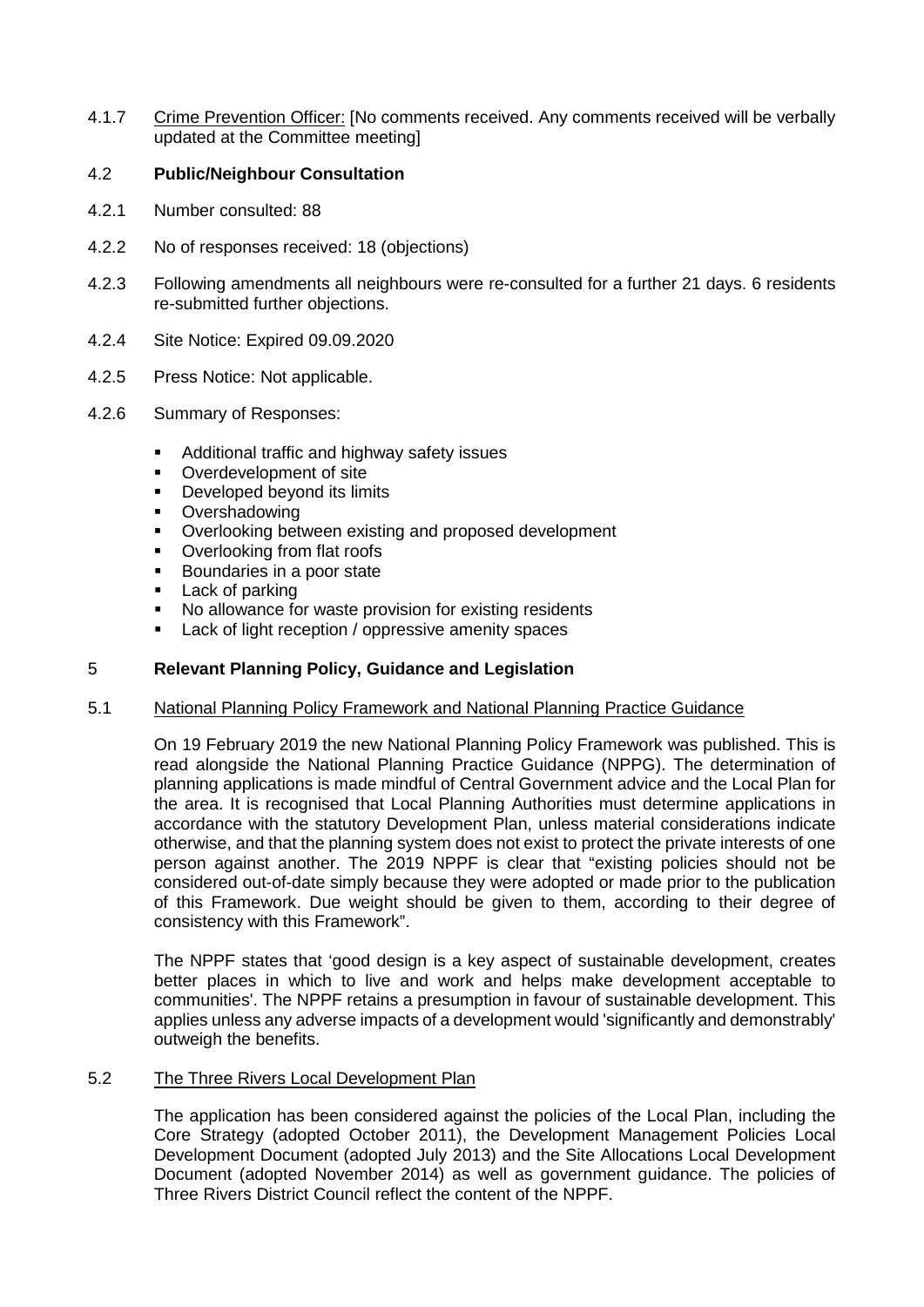The Core Strategy was adopted on 17 October 2011 having been through a full public participation process and Examination in Public. Relevant policies include Policies PSP3, CP1, CP2, CP3, CP4, CP8, CP9, CP10 and CP12.

The Development Management Policies Local Development Document (DMLDD) was adopted on 26 July 2013 after the Inspector concluded that it was sound following Examination in Public which took place in March 2013. Relevant policies include DM1, DM4, DM6, DM8, DM9, DM10, DM11 and DM13 and Appendices 2 and 5.

Chorleywood Neighbourhood Plan 2020-2035 (Referendum Version, August 2020):

At a meeting of Full Council on 20<sup>th</sup> October 2020, the Council agreed that the Chorleywood Neighbourhood Development Plan (Referendum Version, August 2020) should proceed to referendum on 6 May 2021 (as required by Local Government and Police and Crime Commissioner (Coronavirus) (Postponement of Elections and Referendums) (England and Wales) Regulations 2020). A Decision Statement was subsequently published on 21 October. In accordance with Planning Practice Guidance relating to Neighbourhood Planning, the Chorleywood Neighbourhood Development Plan can now be given significant weight in decision making, so far as the plan is material to the application. The following policies are relevant to the current proposal: 2, 3, 5, 10 & 13.

## 5.3 Other

[Online National Planning Practice Guidance.](https://www.gov.uk/government/collections/planning-practice-guidance)

[South West Hertfordshire Strategic Housing Market Assessment \(January 2016\).](https://www.threerivers.gov.uk/egcl-page/shma-and-economic-study-for-future-review-of-local-plan)

[Affordable Housing Supplementary Planning Document \(adopted June 2011\).](https://www.threerivers.gov.uk/egcl-page/development-plan)

[Evidence for re-instating the Affordable Housing Threshold in Core Strategy Policy CP4:](https://www.threerivers.gov.uk/egcl-page/making-an-application)  [Affordable Housing](https://www.threerivers.gov.uk/egcl-page/making-an-application)

[Three Rivers Housing Land Supply \(2017\)](https://www.threerivers.gov.uk/egcl-page/annual-monitoring-report)

[The Community Infrastructure Levy \(CIL\) Charging Schedule \(adopted February 2015\).](https://www.threerivers.gov.uk/egcl-page/community-infrastructure-levy) [Housing Delivery Test Action Plan \(August 2019\).](https://www.threerivers.gov.uk/egcl-page/housing-delivery-test)

[Housing Land Supply Update \(December 2019\).](https://www.threerivers.gov.uk/egcl-page/annual-monitoring-report)

The Localism Act received Royal Assent on 15 November 2011. The growth and Infrastructure Act achieved Royal Assent on 25 April 2013.

The Wildlife and Countryside Act 1981 (as amended), the Conservation of Habitats and Species Regulations 2010, the Natural Environment and Rural Communities Act 2006 and the Habitat Regulations 1994 may also be relevant.

Solid Waste Storage / Collection Guidance (Environmental Protection Department)

### 6 **Reason for Delay**

6.1 Committee cycle.

# 7 **Planning Analysis**

- 7.1 Site Visit
- 7.1.1 A site visit was made during the application process.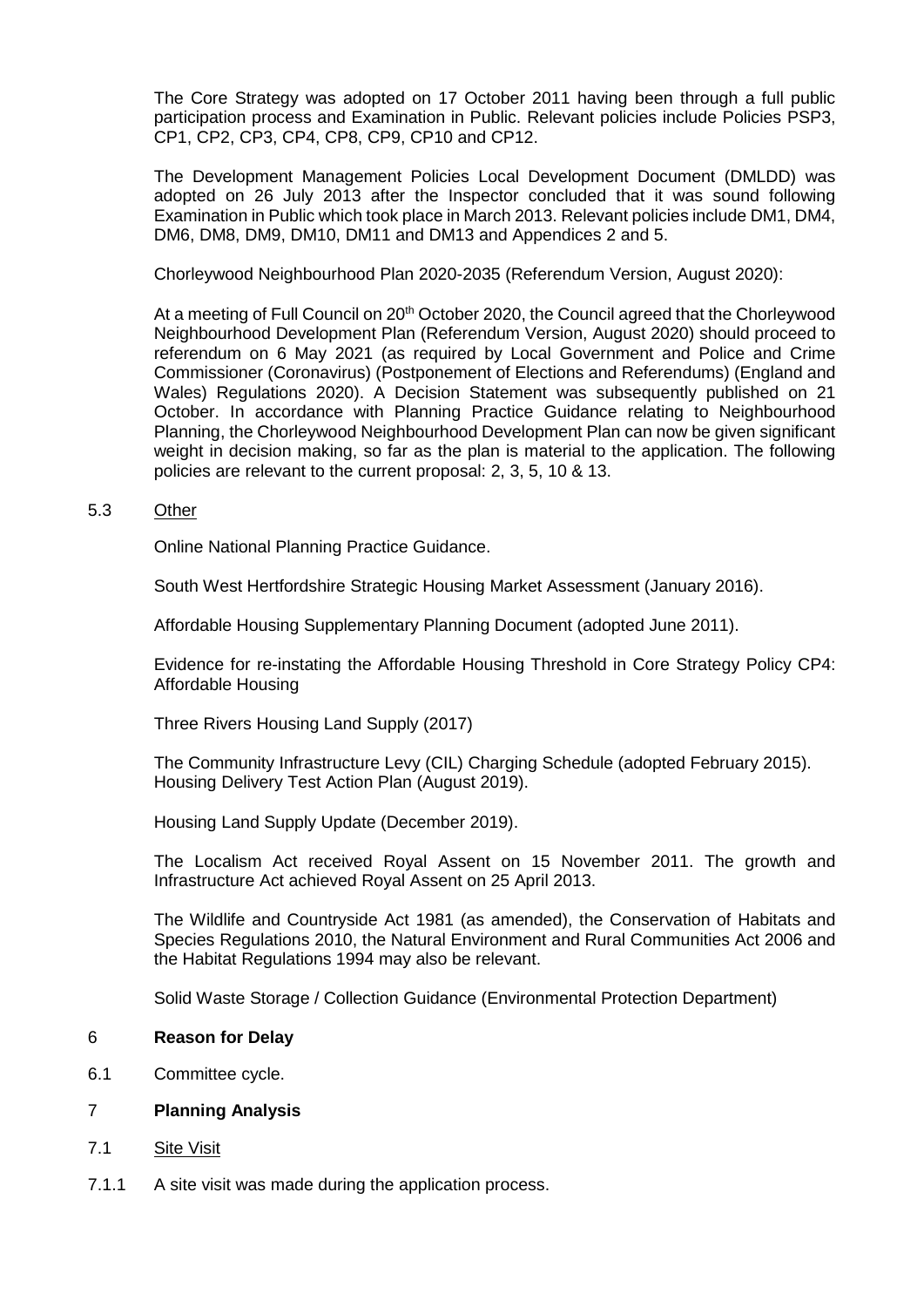# 7.2 Overview

- 7.2.1 The application site and land adjacent to Quickley Lane (known as Clovers Court) which previously incorporated two detached bungalows have been subject of numerous planning applications and formal enforcement action. The long running planning issues and length of construction work has led to this particular site attracting a significant degree of local interest.
- 7.2.2 In respect of previous planning history, planning application 10/0703/FUL for three houses to the rear of No.81 Quickley Lane was refused by the Local Planning Authority (LPA) and dismissed on 3 May 2011 by the Planning Inspectorate (APP/P1940/A/10/2144323). The houses subject of this appeal were sited towards the very rear of the site and included a long access road in excess of 40m from Quickley Lane with an extensive area of hardstanding covering the majority of the curtilage. The appeal was dismissed on grounds that the scheme would be harmful to the character and appearance of the area and there would have been unacceptable provision for utility and emergency vehicles by virtue of the long access road. This appeal decision is a material planning consideration.
- 7.2.3 Planning permission was also granted at appeal (APP/P1940/W/16/3149879) in September 2016 for the erection of two bungalows opposite the existing terraces (Nos.1 to 6 Clovers Court). This appeal decision followed the Council's decision to refuse the application on grounds of character and affordable housing. Nevertheless, in terms of impact on character, the Inspector disagreed that the erection of two bungalows would have a harmful impact on the area's character as set out below:

*"Whilst I accept that, prior to the redevelopment of the site of the former Nos 79 and 81, the area around the corner of Quickley Lane and Rendlesham Way might have very much been characterised by detached bungalows within generous or large garden plots, I find that to be less so now."*

*"Both the developments at Juniper Court and the six terraced properties to the front of the appeal site have led to the evolution of the character of the area. Unlike other properties along Quickley Lane, they present their rear face, behind substantial timber fences, towards Quickley Lane. They look inwards, into shared parking and turning courtyards. As the character and appearance of places evolve over time, these developments are as much constituent parts of the character and appearance of the surrounding area as the bungalows elsewhere on Rendlesham Way are, or the semi-detached properties opposite the appeal site or further up Quickley Way are. Put simply, the character of the area, through house types, scale, layout and age is mixed."*

*"In this context, I find that the proposed form of development; two bungalows located just beyond the shared parking and turning area facing towards the front elevations of the existing terrace of six dwellings, would not be inappropriate, in terms of character, for the area. The development would follow the pattern and general layout established by Juniper Court with a type of dwelling that would reflect the character, appearance and form of neighbouring bungalows along Rendlesham Way whilst the garden plots around the dwellings would also be broadly comparable with those surroundings."*

7.2.4 The grant of permission by the Planning Inspector is therefore a material consideration (albeit that permission has now lapsed) however a subsequent planning application for alterations to the two permitted bungalows was refused by the Council in November 2017. The alterations sought to increase the size of the dwellings and incorporate a second floor served by dormer windows. This was refused on the basis that the enlarged bungalows would result in overdevelopment with the dormer windows resulting in an overbearing and un-neighbourly form of development, overlooking neighbouring dwellings. The development also failed to provide sufficient amenity space for future occupiers.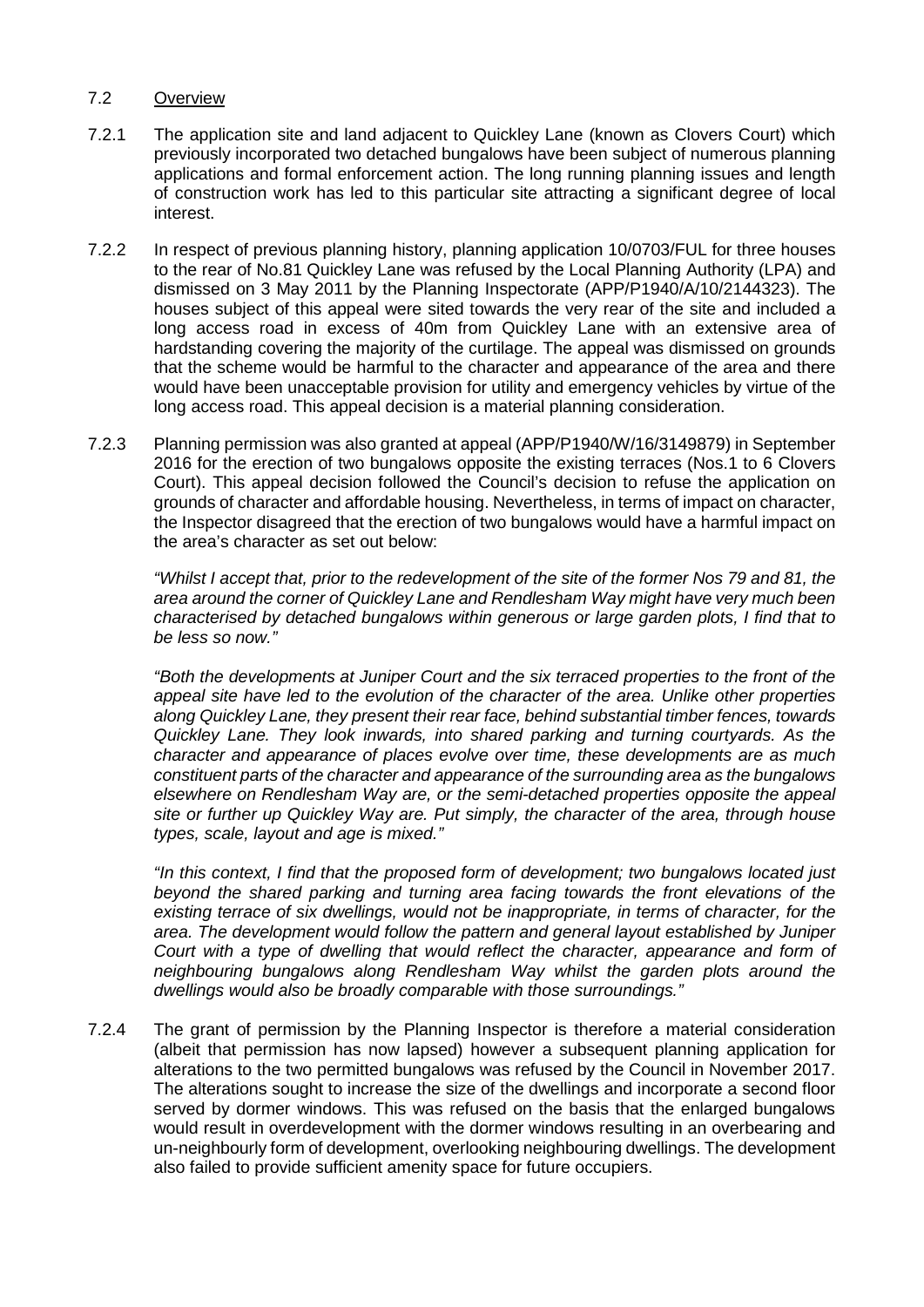- 7.2.5 Following this application a further proposal (reference 19/0040/FUL) for the erection of six, 3 bed dwellings was submitted but refused by the Council on four grounds (un-neighbourly form of development to No.6 Rendlesham Way; overdevelopment; impact on protected trees & affordable housing). This application was appealed but subsequently dismissed on all abovementioned grounds.
- 7.2.6 The current amended application varies considerably from previous applications in that it now involves a single contemporary style building which does not extend across the entire plot width and also does not project significantly into the plot towards the rear boundary. Additionally, the proposed building is no lower and communal amenity space is being provided for the flats which unlike the dismissed scheme is not split into different segments and leaves the land relatively untouched at the rear.

## 7.3 Principle of development

- 7.3.1 Policy CP3 of the Core Strategy stipulates that the Council will promote high quality residential development that respects the character of the District and caters for a range of housing needs. In addition, Policy CP12 states that development should 'h*ave regard to the local context and conserve or enhance the character, amenities and quality of an area and should make efficient use of land whilst respecting the distinctiveness of the surrounding area.'*
- 7.3.2 The NPPF encourages the effective use of land. At the heart of the NPPF is a presumption in favour of sustainable development (paragraph 11) which seeks positive improvements in the quality of the built environment but at the same time balancing social and environmental concerns.
- 7.3.3 The proposed development would result in a net gain of six residential flats. The site is not identified as a housing site in the adopted Site Allocations Document. However, as advised in this document, where a site is not identified for development, it may still come forward through the planning application process where it will be tested in accordance with relevant national and local policies.
- 7.3.4 The application site is within Chorleywood which is identified as a Key Centre in the Core Strategy. The Spatial Strategy of the Core Strategy advises that new development will be directed towards previously developed land and appropriate infilling opportunities within the urban areas of Key Centres and Core Strategy Policy PSP3 indicates that the Key Centres (including Chorleywood) will provide approximately 60% of the District's housing requirements over the plan period.
- 7.3.5 The proposal would be on former garden land and as such would not be considered to be development of previously developed land. Nevertheless, development of garden land is not prohibited, subject to consideration against national and local planning policies. Furthermore, the principle of development within the "back land" area of the application site has been accepted and the site is considered deliverable.
- 7.3.6 Within the 2020 planning appeal which was for six dwellings the Inspector noted that the site is within a reasonably accessible location which would contribute towards boosting and diversifying the overall housing supply in an area of unmet need in line with paragraph 59 of the NPPF. It was also noted that there would be short and long term economic benefits arising from the appeal scheme which combined with the net gain of housing was given moderate weight in favour of the development.

# 7.4 Housing Mix

7.4.1 Policy CP3 of the Core Strategy states that the Council requires housing proposals to take into account the district's range of housing needs, in terms of the size and type of dwellings as identified by the Strategic Housing Market Assessment (SHMA). The most recent SHMA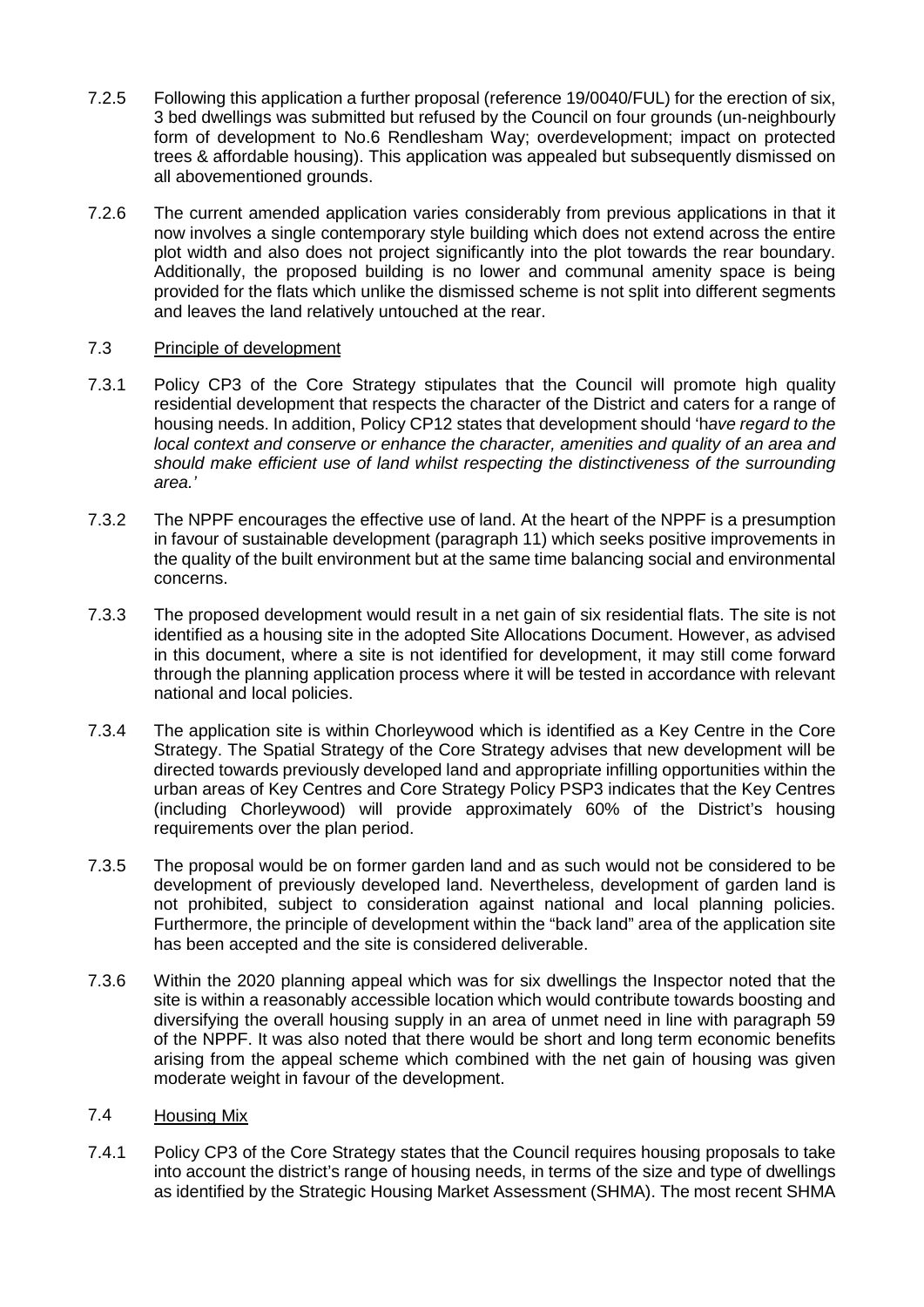was published in January 2016 and has identified the indicative targets for market sector dwelling size within the Three Rivers District as being:

- 1 bedroom 7.7% of dwellings
- 2 bedrooms 27.8% of dwellings
- 3 bedrooms 41.5% of dwellings
- 4+ bedrooms 23.0% of dwellings
- 7.4.2 The application proposes 50% of its housing provision to be 1 bed dwellings and 50% to be 2 bed dwellings. Therefore, the proposal does not take into account the range of housing needs required by the SHMA. However, it is recognised that the proportions of housing mix may be adjusted for specific schemes to take account of market information, housing needs and preferences and specific site factors. No justification for the proposed mix has been provided, however, given the scale of development, it is not considered that the lack of variety in the housing mix would weigh against the proposal.

### 7.5 Affordable Housing

- 7.5.1 In view of the identified pressing need for affordable housing in the District, Policy CP4 of the Core Strategy seeks provision of around 45% of all new housing as affordable housing and requires development resulting in a net gain of one or more dwellings to contribute to the provision of affordable housing. Developments resulting in a net gain of between one and nine dwellings may meet the requirement to provide affordable housing through a financial contribution. Details of the calculation of financial contributions in lieu of on-site provision of affordable housing are set out in the Affordable Housing Supplementary Planning Document. The proposed development would result in a net gain of two dwellings as such a monetary contribution would be required to be sought unless viability demonstrates otherwise.
- 7.5.2 In November 2014, the Minister of State for Housing and Planning issued a Written Ministerial Statement (WMS) setting out changes to national planning policy. The WMS stated that financial contributions towards affordable housing should no longer be sought on sites of 10 units or less and which have a maximum combined gross floor area of 1,000sqm. National Planning Practice Guidance (NPPG) was amended to reflect this. However on 31st July 2015 the High Court held (West Berkshire Council v SSCLG [2015]) that the policy expressed through the WMS was unlawful and the NPPG was changed to reflect this. On 11th May 2016 the Court of Appeal reversed the High Court decision. The NPPG was subsequently amended to reflect the WMS on 19th May 2016.
- 7.5.3 In light of the above developments, between November 2014 and August 2015 and May 2016 and 1st September 2017 the Council gave greater weight to the WMS policy and associated NPPG guidance in it than to adopted Policy CP4 of its Core Strategy in respect of development proposals for 10 dwellings or less and which had a maximum combined gross floor area of 1000 square metres. However, having undertaken an analysis of up to date evidence of housing needs (**The Needs Analysis**), officers advised in 2017 that when considering the weight to be given to the WMS in the context of breaches of the adopted development plan policy, the local evidence of housing need contained in the Needs Analysis should generally be given greater weight. On 1st September 2017 the Council resolved to have regard to the Needs Analysis as a consideration of significant weight when considering the relationship between Policy CP4 and the WMS for the purposes of Section 70(2) Town and Country Planning Act 1990 and Section 38(6) Planning and Compulsory Purchase Act 2004 in respect of development proposals of 10 dwellings or less.
- 7.5.4 On 24 July 2018 a new version of the National Planning Policy Framework (the Framework) was published with immediate effect for development management purposes. Paragraph 63 of the Framework advises that *"Provision of affordable housing should not be sought for residential developments that are not major developments, other than in designated rural*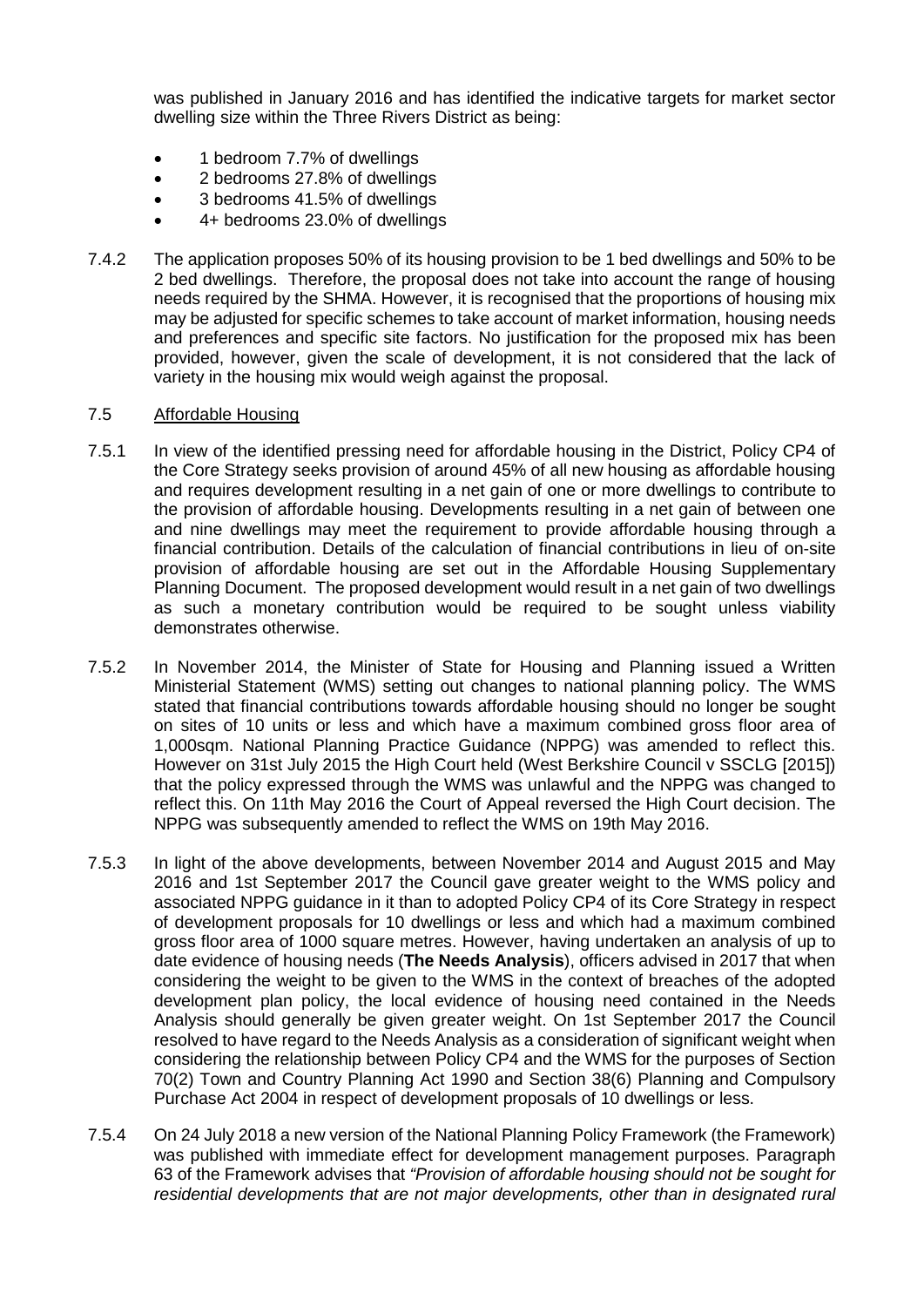*areas (where policies may set out a lower threshold of 5 units or fewer)."* Annex 2 of the NPPF defines *"major development"* as *"for housing, development where 10 or more homes will be provided, or the site has an area of 0.5 hectares or more."* 

- 7.5.5 The Council's current affordable housing policy is set out in Policy CP4 of the Core Strategy (adopted in October 2011) and establishes that :
	- a) "…All new development resulting in a net gain of one or more dwellings will be expected to contribute to the provision of affordable housing."
	- e) "In most cases require affordable housing provision to be made on site, but in relation to small sites delivering between one and nine dwellings, consider the use of commuted payments towards provision off site. Such payments will be broadly equivalent in value to on-site provision but may vary depending on site circumstances and viability."
- 7.5.6 The supporting text to Policy CP4 summarises the justification for it:
	- Average house prices in Three Rivers are some of the highest in the country outside of London. As a result, many local people have difficulty accessing housing on the open market.
	- A Housing Needs Study estimated that 429 affordable dwellings would be needed each year to satisfy need. Such provision would exceed the total number of all housing types provided in the District in any year.
	- The 2010 Strategic Market Housing Assessment (SMHA) found that the requirement for affordable housing in and around the Three Rivers area remains exceptionally high.
	- In order to completely satisfy affordable housing requirements, **all** future housing in the district to 2021 would need to be affordable.
- 7.5.7 This policy remains the legal starting point for the consideration of planning applications under Section 38(6) PCPA 2004, which requires that the Council determines applications in accordance with the adopted development plan unless material considerations indicate otherwise. Revised NPPF 63 is a material consideration. The weight to be given to it is a matter for the decision maker when determining each planning application. This note explains the advice from the Head of Planning Policy & Projects and Head of Regulatory Services on the weight that they recommend should be given to NPPF 63 for these purposes in light of the Needs Analysis.
- 7.5.8 Since the adoption of its Core Strategy in 2011, Three Rivers has received small site affordable housing contributions amounting to over **£2.1 million**. Utilising those monies, development is currently underway which will deliver 21 units of affordable housing, with the remaining monies utilised as a contribution towards the delivery of a further 17 affordable dwellings. It is clear that Three Rivers' policy has already delivered a significant contribution towards the delivery of much needed affordable housing in the district.
- 7.5.9 In addition to the £2.1 million already received, small scale (1-9 unit) schemes have secured to date a further **£1.3million to £2.9 million**[1](#page-13-0) of affordable housing contributions in respect of unimplemented but current planning permissions. All of those schemes were agreed to be viable with those sums secured. The Council has several large scale future residential developments planned which will aim to deliver substantial quantities of further affordable housing in the District in the medium term future, utilising those additional affordable housing contributions as and when they are received.

<span id="page-13-0"></span> <sup>1</sup> Sums payable will be subject to indexation in most cases from June 2011 which will not be calculable until the date of payment. The headline sums will therefore increase. The quoted upper limit includes a policy compliant contribution of £1,341,250.00 which relates to a minor development PP subject to a late stage viability review mechanism. The AHC, whilst capped at this figure, will only be known once viability is re-run at occupation when actual build costs and realised sales values are understood. The contribution paid could therefore be substantially less than the policy compliant sum referred to above, hence the range specified.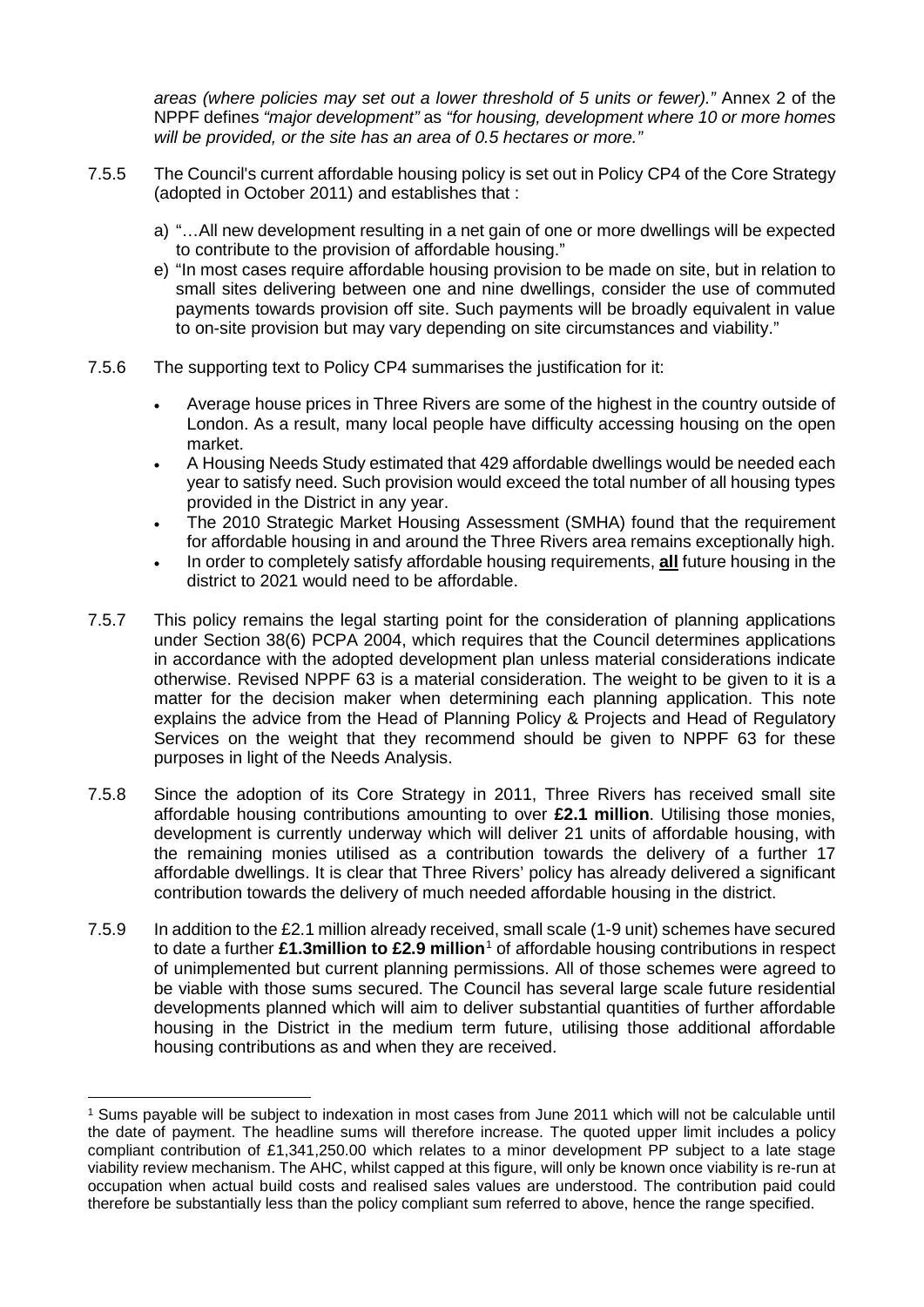- 7.5.10 Policy CP4 makes it clear that a requirement for a scheme to contribute towards the provision of affordable housing is subject to viability considerations and is therefore consistent with paragraph 122 of the Framework. The application of CP4, which includes this in built viability allowance, cannot properly be said to be a barrier to delivery. Indeed between October 2011 and March 2019 198 planning permissions were granted for minor residential developments which contribute a net dwelling gain. Of those only 18 have been permitted to lapse which is only 9% of all such schemes.
- 7.5.11 Current evidence of housing need in the District is noted below. It confirms that the needs underlying the adopted development plan policy remain pressing.

# **Importance of Small Sites to Three Rivers**

- 7.5.12 It is important to acknowledge the percentage of residential development schemes which tend to come forward in the District which propose the delivery of less than 10 dwellings: between 1st May 2016 and 12th April 2017 for instance, seventy nine planning applications for residential development involving a net gain of dwellings were determined by the Council. Of those, forty seven applications (60%) were for schemes which proposed a net gain of 1-9 units. Having a large number of small sites is an inevitable consequence of the District being contained within the Metropolitan Green Belt. The contribution to both market housing supply and affordable housing supply are therefore both material to overall identify needs and adopted development plan objectives. This is dealt with in more detail below.
- 7.5.13 If the weight to be given to the Framework is greater than the adopted development plan, this large proportion of Three Rivers' expected new housing delivery will contribute nothing towards affordable housing. This would compromise Three Rivers' ability to deliver its objectively assessed need for affordable housing.

# **Development Plan Policies and the WMS**

- 7.5.14 The content of the Framework is a material consideration in any planning decision, and one which the decision making authority must weigh against the development plan as the starting point under section 38(6) of the 2004 Planning and Compulsory Purchase Act. The correct approach is to:
	- Consider the starting point under the development plan policies
	- Have regard to the Framework and its objectives if those development plan policies would be breached – it is officers' view that the Framework should be given considerable weight as a statement of national policy post-dating the Core Strategy
	- Consider up to date evidence on housing needs
	- Consider whether the Framework should outweigh the weight to be given to the local evidence of affordable housing need and the breach of the adopted development plan policy.
- 7.5.15 This approach reflects the Court of Appeal's judgment in West Berkshire, which held that whilst the government, whether central or local, could state policy "rules" absolutely, decision makers must consider them without treating them as absolute: their discretion to weigh material considerations in the balance and do something different cannot be fettered by policy:

*"the exercise of public discretionary power requires the decision maker to bring his mind to bear on every case; they cannot blindly follow a pre-existing policy without considering anything said to persuade him that the case in hand is an exception"*

7.5.16 At paragraph 26 of the judgment, the court cited statements made to the High Court on behalf of the Secretary of State, describing those as being "no more than a conventional description of the law's treatment of the Secretary of State's policy in the decision making process":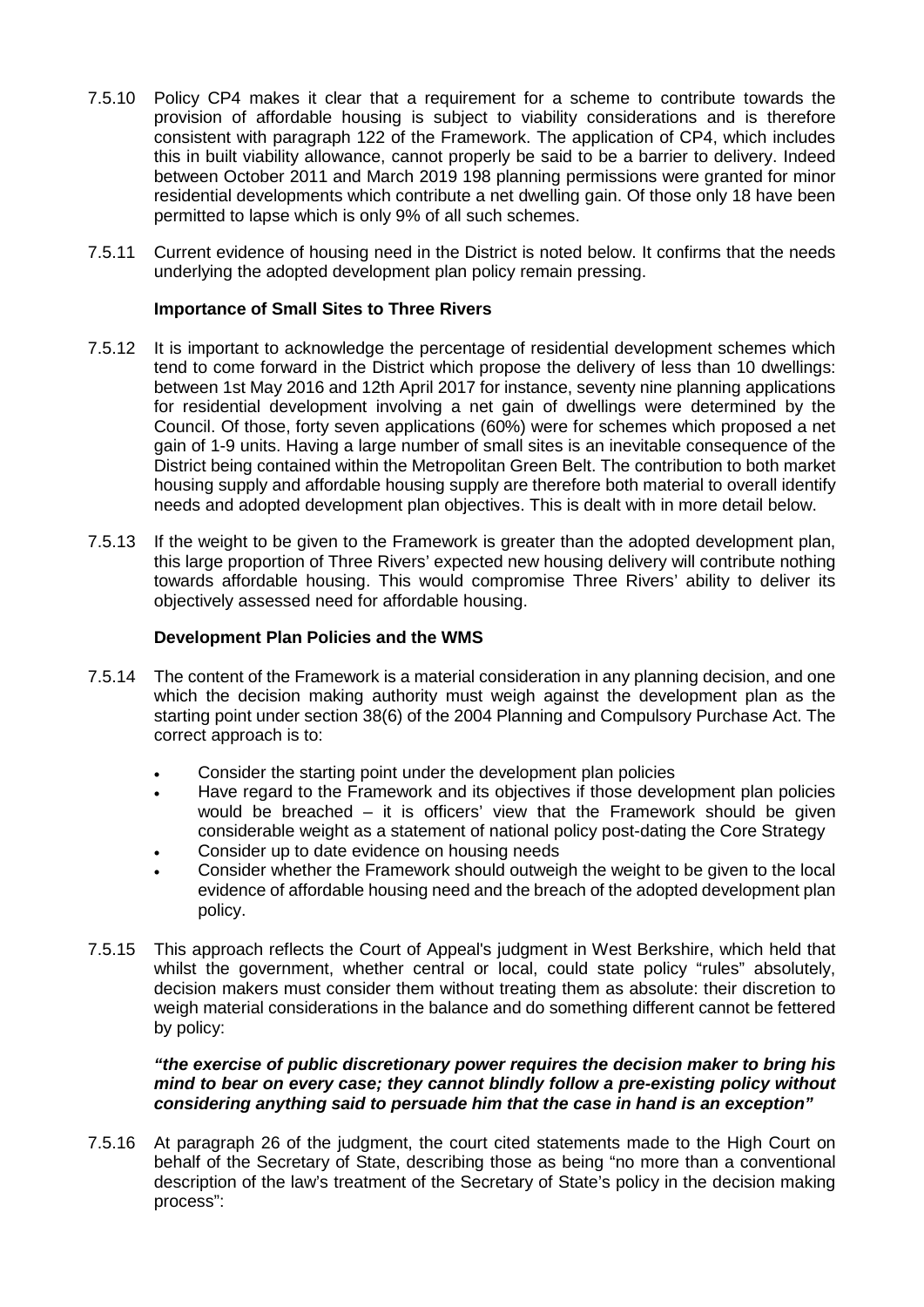*"As a matter of law the new national policy is only one of the matters which has to be considered under sec 70(2) and sec 38(6) when determining planning applications... in the determination of planning applications the effect of the new national policy is that although it would normally be inappropriate to require any affordable housing or social infrastructure contributions on sites below the threshold stated, local circumstances may justify lower (or no) thresholds as an exception to the national policy. It would then be a matter for the decision maker to decide how much weight to give to lower thresholds justified by local circumstances as compared with the new national policy"*

- 7.5.17 As confirmed by the Court of Appeal decision in the West Berkshire case, whilst the WMS, and now the Framework, is clear with regard to the Government's intentions on planning obligations in relation to small sites, the weight to attach to a development plan policy is a matter of discretion for the decision taker. Policies should not be applied rigidly or exclusively when material considerations may indicate an exception may be necessary
- 7.5.18 In determining an appeal in Elmbridge, Surrey in August 2016 (appeal reference: APP/K3605/W/16/3146699) the Inspector found that *"whilst the WMS carries considerable weight, I do not consider it outweighs the development plan in this instance given the acute and substantial need for affordable housing in the Borough and the importance of delivering through small sites towards this."* The existence of evidence of housing need is important in this context. That general principle has not been changed by the Revised NPPF.
- 7.5.19 Officers advise that whilst the Framework is a material consideration, breaches of Policy CP4 should not, in light of ongoing evidence of housing need in the Needs Analysis, be treated as outweighed by the Framework. This conclusion has been reached having had regard to the following relevant factors:
	- General House Price Affordability in Three Rivers
	- Affordable Housing Supply Requirements in Three Rivers
	- Affordable Housing Provision in Three Rivers
	- Extent of residential development schemes proposed which are for sites delivering net gain of less than 10 dwellings
	- The contribution towards the provision of affordable housing Policy CP4(e) has historically made in respect of small sites
	- Relevant Appeal Decisions
	- The fact that the adopted development plan policy does not impose burdens where they would render schemes unviable.

# **General House Price Affordability in Three Rivers**

7.5.20 Due to the District's close proximity to London, Three Rivers has traditionally been situated within a high house price area. According to data published by the Office of National Statistics (ONS) in the third quarter of 2016<sup>2</sup>, the lowest quartile house price in Three Rivers in 2016, representing the cheapest properties in the District was £325,000.00, making it the **seventh** most expensive local authority area in England and Wales (excluding London), out of a total of three hundred and fifty local authority areas (see table 1 below).

| Number | <b>Local Authority Name</b> | <b>Lowest Quartile House Prices</b> |
|--------|-----------------------------|-------------------------------------|
|        | Elmbridge                   | £375,000.00                         |
|        | South Bucks                 | £370,000.00                         |
|        | St Albans                   | £355,000.00                         |

 $\frac{1}{2}$  $\overline{2}$ 

<span id="page-15-0"></span>[https://www.ons.gov.uk/peoplepopulationandcommunity/housing/datasets/ratioofhousepricetoresidencebase](https://www.ons.gov.uk/peoplepopulationandcommunity/housing/datasets/ratioofhousepricetoresidencebasedearningslowerquartileandmedian) [dearningslowerquartileandmedian](https://www.ons.gov.uk/peoplepopulationandcommunity/housing/datasets/ratioofhousepricetoresidencebasedearningslowerquartileandmedian)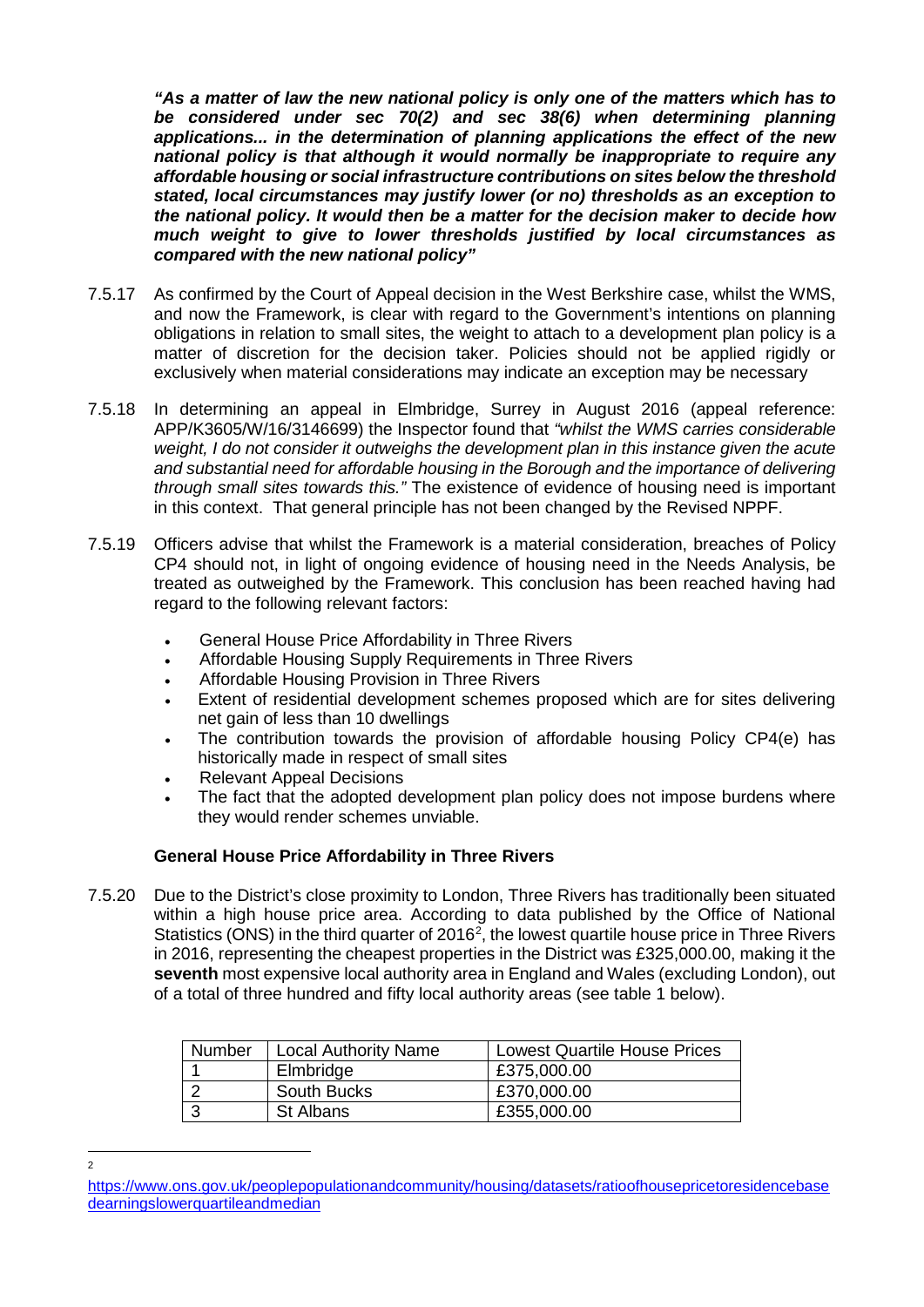|                        | <b>Windsor and Maidenhead</b> | £345,000.00 |
|------------------------|-------------------------------|-------------|
| 5                      | Chiltern                      | £335,000.00 |
| 6                      | Hertsmere                     | £330,000.00 |
|                        | <b>Three Rivers</b>           | £325,000.00 |
| 8                      | Epsom and Ewell               | £324,000.00 |
| 9                      | Cambridge                     | £320,000.00 |
| 10                     | Mole Valley                   | £320,000.00 |
| Table $\overline{1}$ . |                               |             |

7.5.21 Since the publication of the above ONS data in 2016, the general house price affordability position has grown worse. According to data published by the Office of National Statistics (ONS) in the third quarter of 2017, the lowest quartile house price in Three Rivers as of September 2017 was £355,000.00, making it now the **sixth** most expensive local authority area in England and Wales (excluding London), out of a total of three hundred and fifty local authority areas (see table 2 below).

| Number | <b>Local Authority Name</b>   | <b>Lowest Quartile House Prices</b> |
|--------|-------------------------------|-------------------------------------|
|        | Elmbridge                     | £390,000.00                         |
| 2      | South Bucks                   | £386,000.00                         |
| 3      | St Albans                     | £355,000.00                         |
| 4      | Chiltern                      | £375,000.00                         |
| 5      | <b>Windsor and Maidenhead</b> | £373,000.00                         |
| 6      | <b>Three Rivers</b>           | £355,000.00                         |
| 7      | Mole Valley                   | £349,950.00                         |
| 8      | Epsom and Ewell               | £340,000.00                         |
| 9      | Cambridge                     | £338,000.00                         |
| 10     | <b>Epping Forest</b>          | £330,000.00                         |

*Table 2.*

- 7.5.22 Lowest quartile earnings in Three Rivers in 2016 were £24,518.001 and £24,657.00 in 2017, 13.3 times worsening to 14.4 below the lowest quartile house prices (ratio of lower quartile house prices to lower quartile gross annual, residence based earnings). In a mortgage market where lenders are traditionally willing to lend 3.5 times a person's income, clearly a lending requirement in excess of 14 times such an income means that most first time buyers are simply unable to purchase a dwelling in the District. Such a lending ratio would have required a first time buyer in 2016 to have a deposit of £239,694.00, or (without such a deposit) to earn £92,857.00 per annum to get onto the lowest/cheapest rung of the property ladder. An additional £6,250.00 Stamp Duty payment would also have been due.
- 7.5.23 When one considers the median affordability ratio for Three Rivers compared to the rest of England and Wales, the position is even more serious: the median quartile income to median quartile house price affordability ratio is 13.82, the fifth worst affordability ratio in England and Wales, as set out in table 3 below, again when compared against 350 local authorities.

| Number         | <b>Local Authority Name</b> | Median quartile house<br>price<br>affordability ratio <sup>1</sup> |
|----------------|-----------------------------|--------------------------------------------------------------------|
|                |                             |                                                                    |
|                | South Bucks                 | 14.55                                                              |
| 2              | Hertsmere                   | 14.16                                                              |
| 3              | Mole Valley                 | 14.0                                                               |
| $\overline{4}$ | Chiltern                    | 13.92                                                              |
| $5\phantom{1}$ | <b>Three Rivers</b>         | 13.82                                                              |
| 6              | Elmbridge                   | 13.82                                                              |
| $\overline{7}$ | Cambridge                   | 13.45                                                              |
| 8              | <b>Epsom and Ewell</b>      | 12.99                                                              |
| 9              | Oxford                      | 12.58                                                              |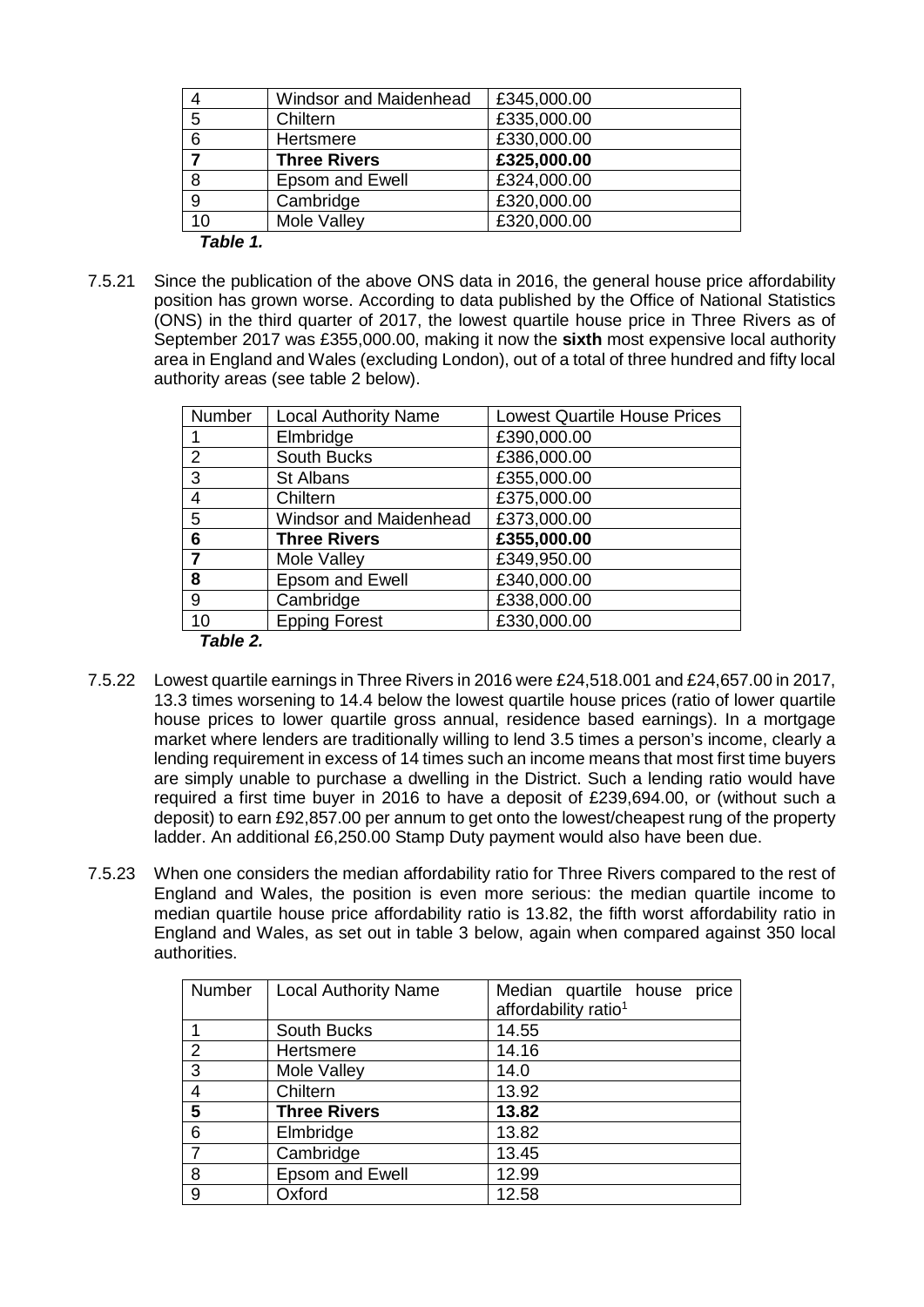| $\overline{A}$                          | $\bigcap$ hrist $\bigcap$ urch |  |
|-----------------------------------------|--------------------------------|--|
| Table<br>$\overline{\phantom{a}}$<br>J. |                                |  |

- 7.5.24 Looking at the ratio of lower quartile house prices to lower quartile to gross annual, residence based earnings, in 2016 the ratio was 14.30. By September 2017 that had risen to 14.84.
- 7.5.25 It is clear from the above that the affordability of housing in Three Rivers is getting worse with time.

# **Affordable Housing Requirements in Three Rivers**

- 7.5.26 The South West Hertfordshire Strategic Housing Market Assessment January 2016 (SHMA) found that at that time there were approximately 658 households within Three Rivers that were situated in unsuitable housing. Unsuitability is based on the number of households shown to be overcrowded in the 2011 Census (updated to a 2013 base for the purposes of the SHMA). 59.4% of these households were unable to afford market housing, which meant the revised gross need was reduced to [3](#page-17-0)91 households.<sup>3</sup>
- 7.5.27 The SHMA also looked into newly-arising (projected future) need within the District, which was accepted as arising from newly forming households and existing households falling into this need. In South West Herts, the SHMA estimated a need totalling 2,760 new households per annum from 2013-2036. 15% of this need falls within Three Rivers, which equates to an estimated level of affordable housing need in the District from newly forming households of 419 per annum.
- 7.5.28 With these figures in mind, the SHMA calculated the net affordable housing need within the five local authority areas of the South West Herts area as being 54,997 units over the 23 year period from 2013 to 2036. This is 2,391 units per annum.[4](#page-17-1) The net need within Three Rivers was calculated as being 357 units per annum or 8,211 units over the same 23 year period. The SMHA identified the district's OAN for the next plan period as being 514 dwellings a year; thus affordable housing need equates to 69% of total housing need.

# **Affordable Housing Provision in Three Rivers**

- 7.5.29 Core Strategy CP4 requires around 45% of all new housing in the District to be affordable. As stated previously, prior to the WMS, all new developments that had a net gain of one or more dwellings would, subject to viability, be expected to contribute towards this.
- 7.5.30 Since the start of the plan period from 1 April 2001 to 31st March 2018 (the latest date where the most recent completion figures are available), 4,047 gross dwellings were completed. From this, 933 were secured as affordable housing, a total of 24.5%. This percentage is significantly below the Core Strategy target of 45% which means there was a shortfall of 888 affordable housing units or 21.5% in order to fulfil the 45% affordable housing requirement up to 31 March 2018. This shortfall only exacerbates the already pressing need for small sites to contribute towards the provision of affordable housing
- 7.5.31 The latest available Annual Monitoring Report, published in March 2018 states: "the low percentage recorded in the 2017/18 year can partly be attributed to the Governments Written Ministerial Statement (WMS) in November 2014 which led to an amendment to National Planning Practice Guidance. This meant that from May 2016, the Council was only able to require affordable housing on sites of 10 or more dwellings, or where development had a combined gross floor area of 1000sqm. The Council was therefore unable to fully implement Core Strategy CP4, in line with government guidance. Out of a total of 23 sites

<span id="page-17-0"></span> <sup>3</sup> Table 33: Estimated Current Need, South West Hertfordshire Housing Market Assessment (January 2016).

<span id="page-17-1"></span><sup>4</sup> Table 38: South West Hertfordshire Housing Market Assessment (January 2016). Net need = Current Need + Need from Newly-Forming Households + Existing Households falling into Need – Supply of Affordable Housing.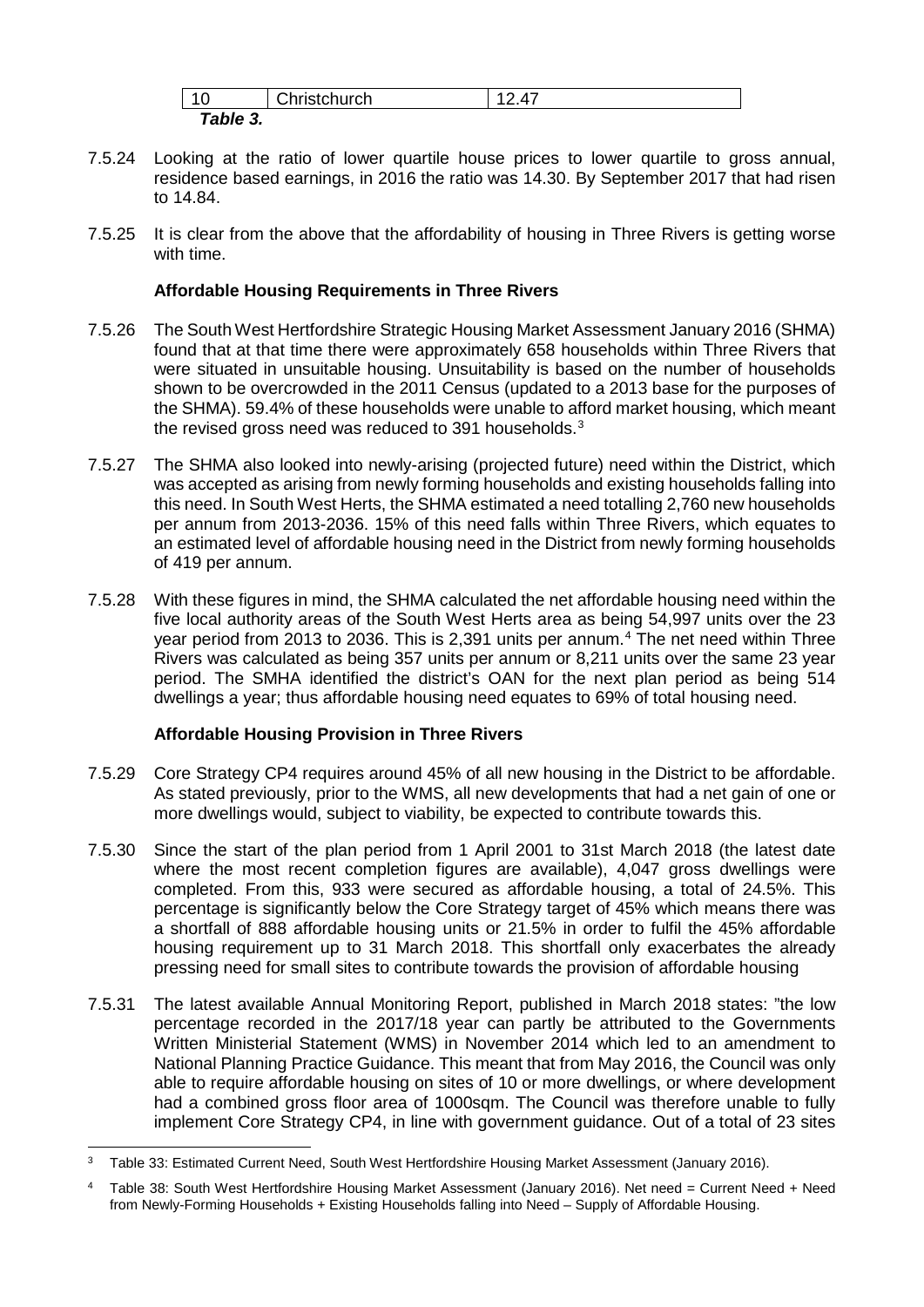where overall development would result in a net gain of one or more dwellings, and where CP4 would have been applied, only seven contributed towards the provision of affordable housing during the 2017/18 monitoring period. Given the implications of the WMS outlined above, only 10 of the 23 sites contributing a net gain of one or more dwellings were required to contribute towards affordable housing provision, with seven sites making contributions as required. A further two sites which were replacement dwellings and contributed no net gain, provided a total of three gross dwellings which are included in the gross dwelling completion figures.

## **Extent of residential development schemes proposed which are for sites delivering a net gain of less than 10 dwellings**

- 7.5.32 As set out above, between 1st May 2016 and 12th April 2017, seventy nine planning applications for residential development involving a net gain of dwellings were determined by the Council. Of those, forty seven applications (60%) were for schemes which proposed a net gain of 1-9 units. In 2017-2018 there were 67 planning applications for net gain residential schemes, of which 57 were small site schemes (85%). From 1st January 2018- December 2019 there were 50 planning applications for net gain residential schemes, of which 46 were small site schemes (92%).
- 7.5.33 In terms of numbers of completed dwellings proposed by those small site schemes, between 2011-19 some 313 dwellings were completed which equates to 39 dwellings per annum. Whilst such numbers are significant, it is acknowledged that major developments, whilst far less frequent, provided significantly greater quantities of housing. However CP4(e) does not generally require small site schemes to provide on-site affordable housing (smallscale piecemeal development is unattractive to RP's). Instead commuted sums in lieu of on- site provision are required and thus it is the sums of money secured and the contribution those make towards the provision of additional much needed affordable housing in the District which the policy should be tested against. This has been acknowledged by Planning Inspectors on appeal, as referred to at paragraph 7.2.36 below:
- 7.5.34 APP/P1940/W/19/3230999, 27 Gable Close, Abbots Langley: "It also identifies the importance of small sites in providing affordable housing with contributions from small sites amounting to over £2.1 million since 2011 being spent towards the delivery of 38 affordable dwellings."

## **Contributions towards the provision of affordable housing Policy CP4(e) has made in respect of small sites**

7.5.35 As set above, the commuted payments (£2.1 million) to be spent on the provision of affordable housing which have been collected by the Council to date have made a direct contribution towards the identified affordable housing shortfall in the district: providing some 21 units with some of the monies being utilised to assist in the delivery of a further 17 units (38 in total). Furthermore, as set out at paragraph 1.8 above, small scale (1-9 unit) schemes have (as at December 2019) secured a further **£1.3million - £2.9million** (see footnote 1) in respect of unimplemented but current planning permissions. The Council has several large scale future residential developments planned which will aim to deliver substantial quantities of further affordable housing in the District in the medium term future, utilising those additional affordable housing contributions as and when they are received. It is clear therefore that CP4(e) has made and will continue to make a significant contribution towards the provision of much needed affordable housing in the District in the future.

### **Adopted development plan policy does not impose burdens where they would render schemes unviable**

7.5.36 As set out above, Policy CP4 makes it clear that a requirement for a scheme to contribute towards the provision of affordable housing is subject to viability considerations and is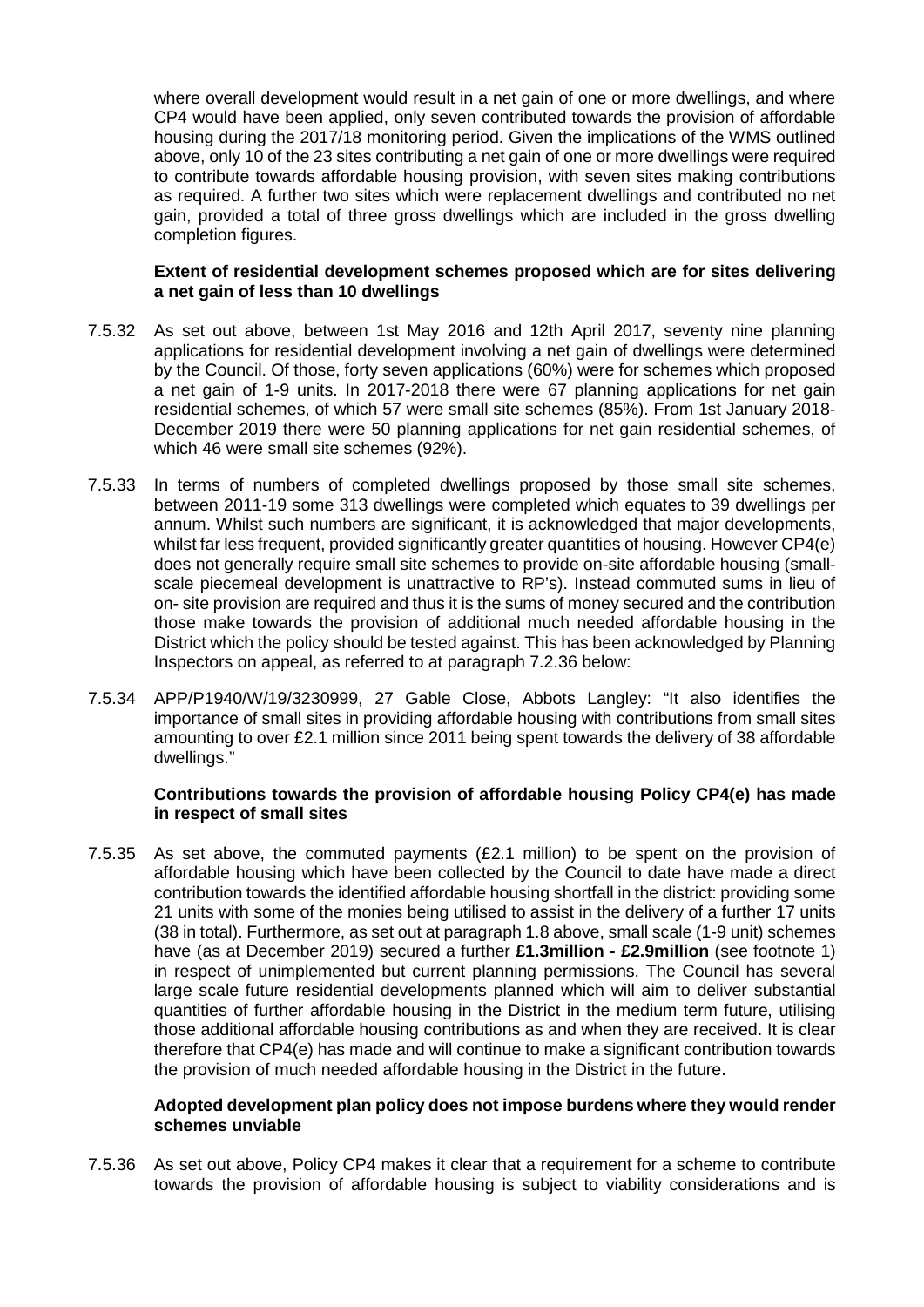therefore consistent with paragraph 122 of the Framework. The application of CP4, which includes this in built viability allowance, cannot properly be said to be a barrier to delivery. The Council accepts that if, properly tested, viability cannot be established on current day costs and values then a scheme should not currently be required to provide or contribute to affordable housing delivery. Between October 2011 and March 2019 there were 198 planning permissions granted for minor (net gain) residential developments in the District. Of those only 18 have lapsed (9%). This demonstrates that the application of CP4 has not acted as a brake on small scale residential developments.

## **Relevant Appeal Decisions**

- 7.5.37 There have been a number of appeal decisions since the WMS was upheld by the High Court in May 2016. As an example, the Planning Inspectorate has dismissed appeals that were submitted against the decisions made by Elmbridge Borough Council (appeal no: 3146699), Reading Borough Council (appeal ref: 315661), South Cambridgeshire District Council (appeal ref: 3142834) and Islington Borough Council (3154751, 3164313, 3174582, 3177927 and 3182729). These were for small scale housing schemes where those Councils had attached greater weight to their affordable housing policy than to the WMS as a consequence of local evidence of substantial affordable housing need. The Council considers these appeal decisions to be of continuing relevance post the new Framework.
- 7.5.38 The Inspectors appointed to determine these appeals stated that the WMS needed to be addressed alongside existing Local Plan policy. Within each case, the Inspectors found that there was substantial evidence of a pressing need for affordable housing within these three local authority areas. On this basis, it was considered that local policy had significant weight and there was strong evidence to suggest that these issues would outweigh the WMS within these three cases.
- 7.5.39 In March 2017 the Planning Inspectorate issued a response to a letter from Richmond and Wandsworth Councils regarding the perceived inconsistency of approach by the inspectorate in relation to a further five appeal decisions made in 2016, regarding the weight that was made to the WMS.
- 7.5.40 Out of these five decisions, the Planning Inspectorate considered that three appeal decisions were reasonable, and fairly reflected the Court of Appeal's decision that although great weight should be attached to the WMS as a material circumstance; planning applications must be decided in accordance with the development plan, unless material considerations indicate otherwise.
- 7.5.41 However, the Planning Inspectorate considered that the decision taken on the two remaining appeals which stated that lesser weight was afforded to local policies because they were now, in part, inconsistent with national policy, was not appropriate. The seventh paragraph in the response from the Inspectorate, summarised the approach that the Inspectorate acknowledges should be taken:

*"…an Inspector to start with the development plan and any evidence presented by the LPA supporting the need for an affordable housing contribution, establish whether the proposal is in conflict with those policies if no contribution is provided for, and, if there is conflict, only then go on to address the weight to be attached to the WMS as a national policy that postdates the development plan policies."[5](#page-19-0)*

7.5.42 It is clear therefore that the Planning Inspectorate considered that although the WMS (and now the Framework) was a material consideration, this should be balanced against the policies within a plan along with any further evidence that supports a Local Planning Authority's application of the policy.

<span id="page-19-0"></span> <sup>5</sup> Paragraph 7, Planning Inspectorate Letter, March 2017.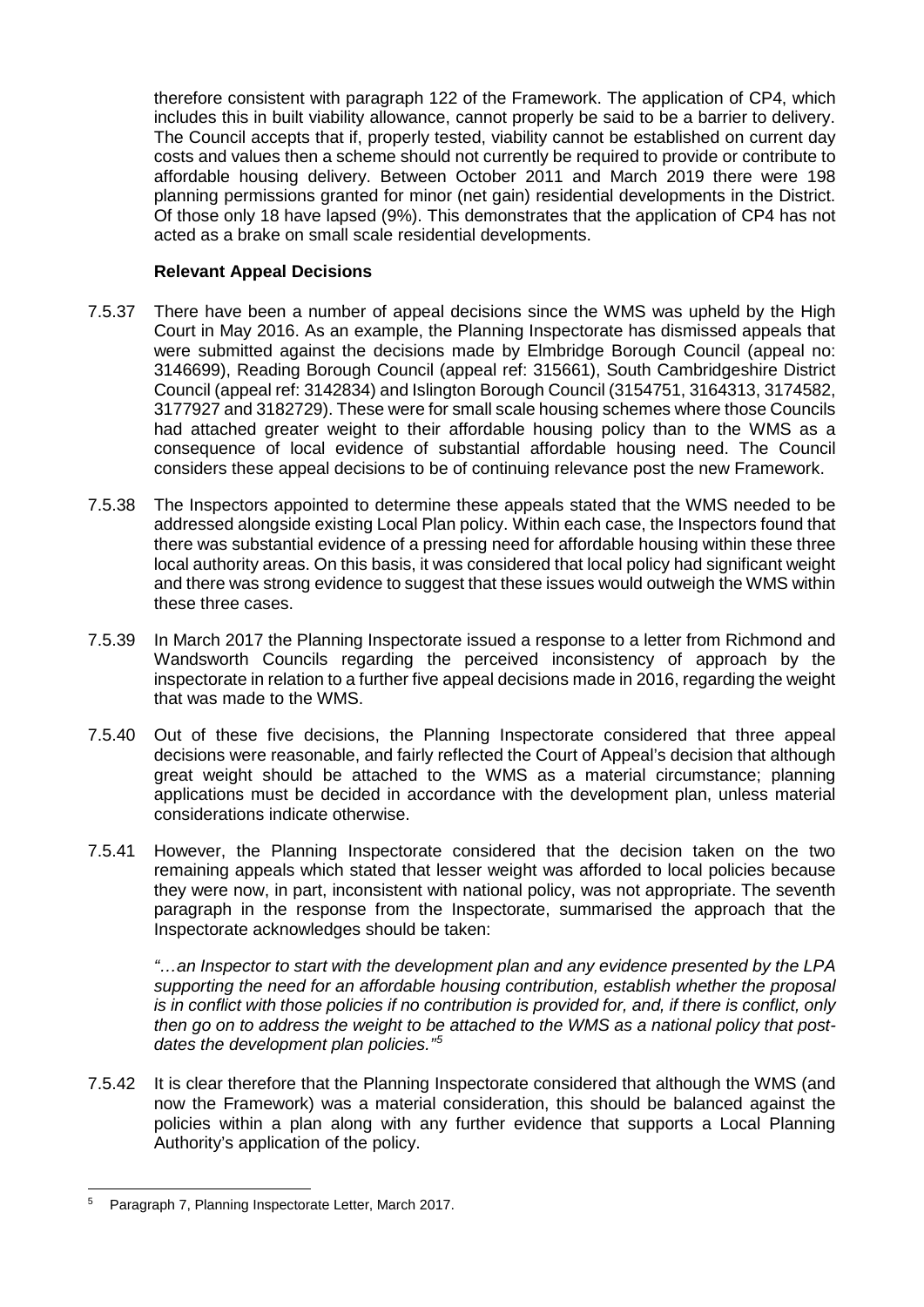- 7.5.43 The Council's stance has been tested on appeal on numerous occasions and the Planning Inspectorate have repeatedly concluded (13 decisions as at the date of this document) that whilst the NPPF carries considerable weight, it does not outweigh CP4 of the Councils development plan given the acute and substantial need for affordable housing in the District and the important contribution small sites make towards addressing this shortfall. Below are extracts from a few of those decisions:
	- **APP/P1940/W/19/3230999, 27 Gable Close, Abbots Langley, Decision Date: 1st November 2019:**

*"The Council has provided detailed evidence of acute affordable housing need locally: a Needs Analysis was undertaken in May 2016 after the publication of the Written Ministerial Statement which introduced the affordable housing thresholds now included in the Framework. Based on the Needs Analysis, the Council's evidence highlights the issue of general house price affordability in the District, plus an exceptionally high need for affordable housing exacerbated by a significant shortfall in supply. It also identifies the importance of small sites in providing affordable housing with contributions from small sites amounting to over £2.1 million since 2011 being spent towards the delivery of 38 affordable dwellings.*

*A further Needs Analysis following publication of the revised Framework in July 2018 demonstrated that housing stress had increased since 2016. The Council has therefore revisited its position following the update to national policy. There is no evidence before me that affordable housing contributions are acting as a brake on development. Rather, the evidence is that contributions from small sites collected since the policy was adopted in 2011 are delivering affordable housing on the ground. Due to its recentness and the clear conclusions that can be drawn from it, I give this local evidence substantial weight. It underpins the approach in Policy CP4 as an exception to national policy."*

• **APP/P1940/W/19/3230911, 67 & 69 St Georges Drive, Carpenders Park, Decision date 22nd October 2019:**

*"The Council has undertaken several needs analyses, the latest being July 2018, to demonstrate the acute shortage of affordable housing in the District, especially in light of high house prices and that much of the District is also constrained by the Metropolitan Green Belt. It further highlights the importance small sites make to the contribution to the overall provision of affordable housing. Up until the end of March 2017 there has only been 22.6% of affordable housing provision which falls short of the policy requirement of 45% The shortfall demonstrates that the provision of affordable housing is still very much needed, such that Policy CP4 should continue to apply to small sites, despite the Framework and the WMS. In light of the Council's body of evidence that demonstrates the particular housing circumstances and needs of the District, I attach substantial weight to this local evidence and consider that the national policy position does not outweigh the development plan and Policy CP4 in this instance."*

## • **APP/P1940/W/19/3230458, 19 Lynwood Heights, Rickmansworth, Decision date: 11th October 2019:**

*"The Council states that its Strategic Housing Market Assessment (2010) has demonstrated that there is a significant affordable housing need locally due to very high house prices and rents and a constricted supply of suitable housing sites. Further, the South West Hertfordshire Strategic Housing Market Assessment (2016) estimated a net affordable housing need of 14,191 in the District between 2013-16 and there is also a worsening situation with regards to affordability. Based on the Councils evidence the District is the 7th most expensive local authority area in England and Wales in 2016 and demonstrates that its application of Policy CP4 has delivered a significant contribution of over £2.1 million towards the delivery of affordable housing without disrupting the supply of small residential sites. Decisions should be made in accordance with the development plan unless material considerations indicate otherwise. The robust evidence referred to in footnote 1 and the clear need to deliver affordable housing in the District underpins the*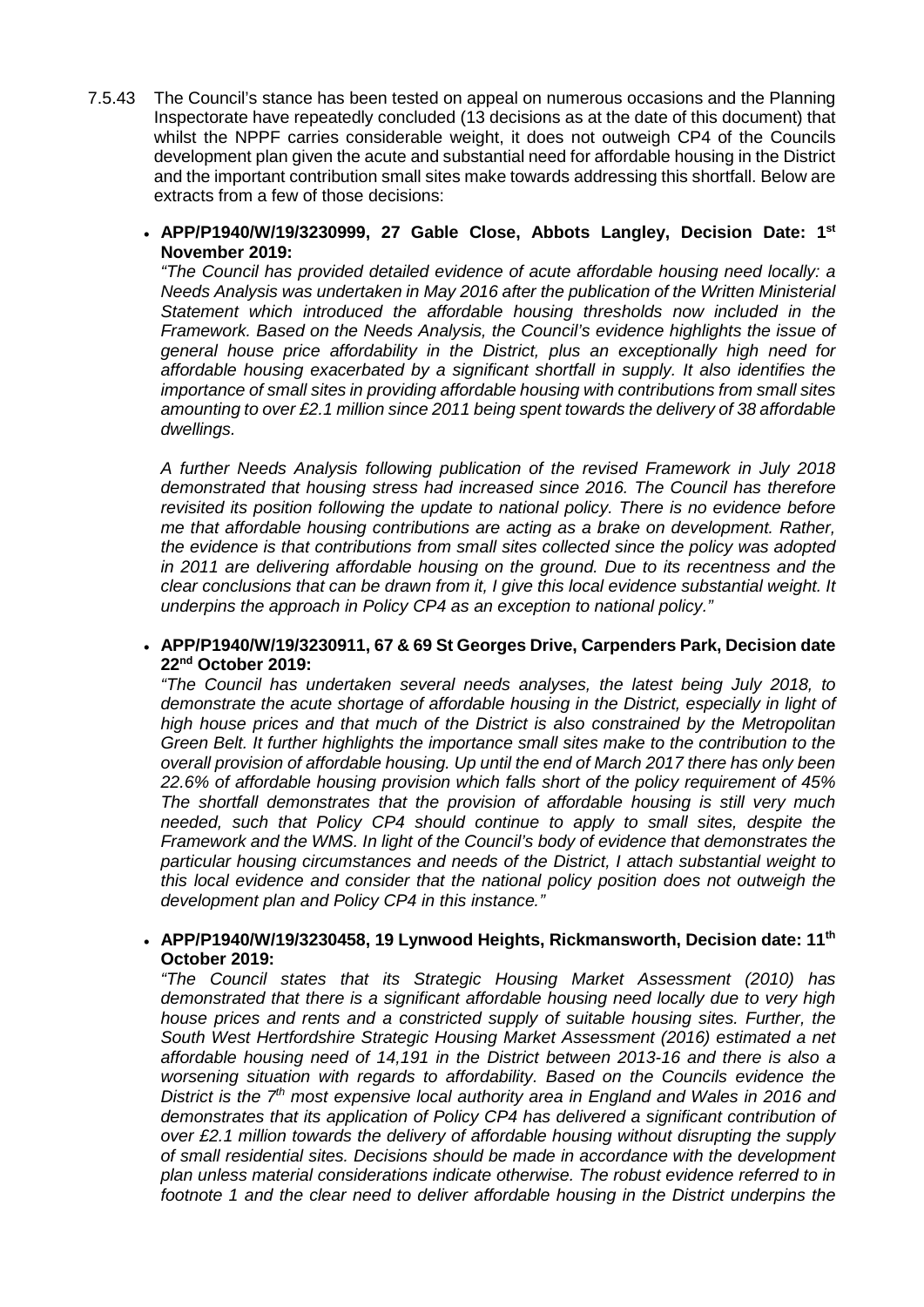*Council's approach in Policy CP4 as an exception to national policy and therefore in this case, the Framework's threshold would not outweigh the conflict with the development plan. I therefore attach considerable weight to Policy CP4. I am also referred to a number of recent appeal decisions in the District which support this approach and are therefore relevant to the scheme before me and as such carry considerable weight."*

• **APP/P1940/W/19/3235144, Land to the rear of Clovers Court, Chorleywood, Decision date: 15th January 2020:**

*"I am referred to the Needs Analysis dated July 20185, which shows a very high need for affordable housing in the district. Furthermore, there is no dispute between the parties that the district is amongst the most expensive in the country for house prices. The report further sets out local circumstances which outline the shortfall in the provision in affordable housing and the nature of development proposals within the district show that it is particularly reliant on small sites to make contributions towards affordable housing. Taking these factors in combination, this amounts to considerable recent evidence that underpins the approach in policy CP4 as an exception to national policy… Therefore, I find that the proposal would fail to make appropriate provision for affordable housing and as such, would be contrary to policy CP4 of the CS which seeks to secure such provision, which although does not attract full weight, in light of the evidence provided, attracts significant weight sufficient to outweigh paragraph 63 of the Framework."*

• **APP/P1940/W/19/3249107, 2 Church Cottages, Old Uxbridge Road, West Hyde, Decision date: 21st October 2020**

*"The Framework at paragraph 63 sets out that the provision of affordable housing should not be sought for residential developments that are not major developments other than in designated rural areas where policies may set out a lower threshold of 5 units or fewer… That said, there is clear evidence to suggest that there is an acute need for affordable housing in the Three Rivers District and there have been several appeal decisions which supported this view. The Appellant has not disputed this need and has indicated that there is a willingness to make an affordable housing contribution for off-site provision. In summary, I agree that there are special circumstances which justify the provision of affordable housing below the Framework's suggested threshold…In lieu of on-site provision, the Council has suggested that a sum of £47,300 should be paid so that affordable housing can be provided elsewhere. However, the Appellant has not provided a legal agreement to deliver such a financial contribution and as such the development would not make the necessary provisions to assist in the delivery of much needed affordable housing… As a result, the proposal would be contrary to Policy CP4 of the CS which amongst other matters seeks to increase the provision of affordable homes including by means of a commuted sum payment for sites of between one and nine dwellings."*

- 7.5.44 The proposed amended development would result in a requirement for a commuted sum of £351,250 towards affordable housing based on a habitable floorspace of 281sq. metres multiplied by £1,250 per sq. metres which is the required amount in 'Highest Value Three Rivers' market area.
- 7.5.45 Unlike the previous application, this application has been supported by a Viability Appraisal, which has been reviewed by the Council's independent viability assessor. The applicant's submitted appraisal concluded that the scheme cannot viably afford to provide any commuted payment towards affordable housing. As part of the review, the build costs were also assessed by an independent chartered quantity surveyor as there were some concern that the build costs were too high. However, following this review the independent viability assessor agreed with the applicant's approach. It has therefore been demonstrated that no affordable housing contribution would be required.
- 7.6 Impact on character and appearance of area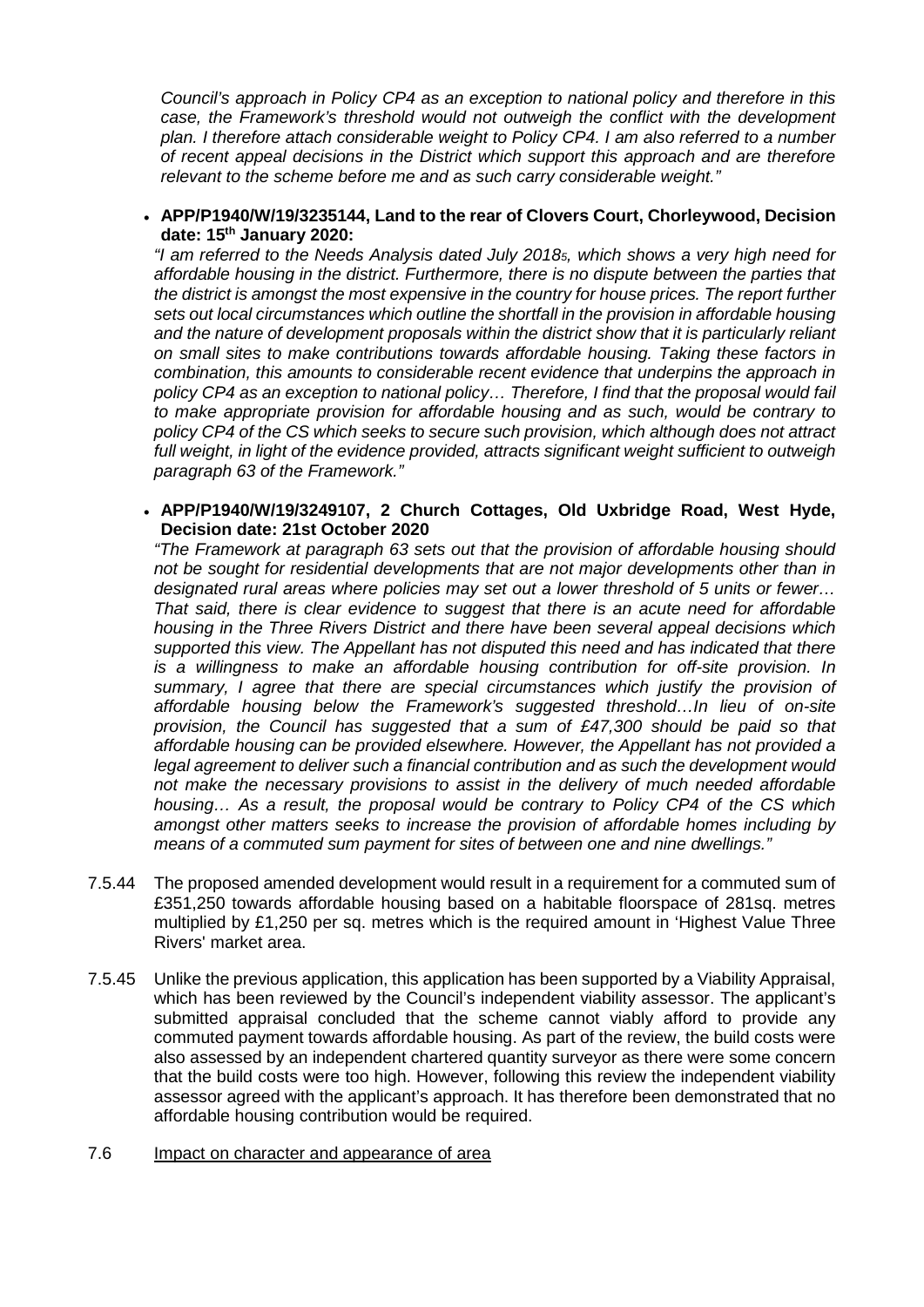- 7.6.1 Policy CP1 of the Core Strategy seeks to promote buildings of a high enduring design quality that respect local distinctiveness and Policies CP3 and CP12 of the Core Strategy set out that development should make efficient use of land but should also 'have regard to the local context and conserve or enhance the character, amenities and quality of an area'.
- 7.6.2 Policy DM1 and Appendix 2 of the Development Management Policies document set out that new residential development should not be excessively prominent in relation to the general street scene and should respect the character of the street scene, particularly with regard to the spacing of properties, roof form, positioning and style of windows and doors and materials. In terms of new residential development, Policy DM1 advises that the Council will protect the character and residential amenity of existing areas of housing from forms of 'back land', 'infill' or other forms of new residential development which are inappropriate for the area. Development will only be supported where it can be demonstrated that the proposal will not result in:
	- i) Tandem development
	- ii) Servicing by an awkward access drive which cannot easily be used by service vehicles
	- iii) The generation of excessive levels of traffic
	- iv) Loss of residential amenity
	- v) Layouts unable to maintain the particular character of the area in the vicinity of the application site in terms of plot size, plot depth, building footprint, plot frontage width, frontage building line, height, gaps between buildings and streetscape features (e.g. hedges, walls, grass verges etc.).
- 7.6.3 Policy 2 of the Chorleywood NDP also states in exceptional cases a limited scale of back land development may be acceptable, subject to 4 criterion; maintaining neighbouring amenity; car parking avoiding adverse impact on neighbours in terms of noise or light; development must be more intimate in mass and scale and lower than frontage properties and re-provide features such as trees.
- 7.6.4 In previous decisions it has been accepted that the application site is a back land site, and that former proposals to introduce new dwellings opposite the terraces were a form of tandem development. However, the Planning Inspector in the September 2016 planning appeal stated that the erection of two bungalows would not constitute development that would be harmful per se, nor would it be precluded by the provisions of Policy DM1 of the Development Management Policies document.
- 7.6.5 The character of the local area has been described at length in previous applications and more recently within the 2020 planning appeal decision was described as follows:

*"The established planting and garden spaces between dwellings, many of which contain mature trees and hedgerows, contribute positively to the setting of the surrounding buildings such that there is a generous, verdant separation between the respective built form along Quickley Lane and Stag Lane. Clovers Court and Juniper Court provide some variety in terms of the plot layout as they have a tighter knit built form with the principal elevations of some dwellings facing away from the road. Nevertheless, these developments broadly respect the building line along Quickley Lane resulting overall, in a pleasant, leafy suburban character.*

7.6.6 The submitted amended proposal takes on a more contemporary design approach which would generally be at odds with the terraces immediately opposite and surrounding built form. However, the local area is extremely varied and thus the introduction of a contemporary style building is simply considered to add to the area's character which given the building's positioning would have relatively limited visibility from public vantage points, other than views from the private access from Quickley Lane. As a result, there is no in principle objection to a contemporary approach. The proposed building would use a variety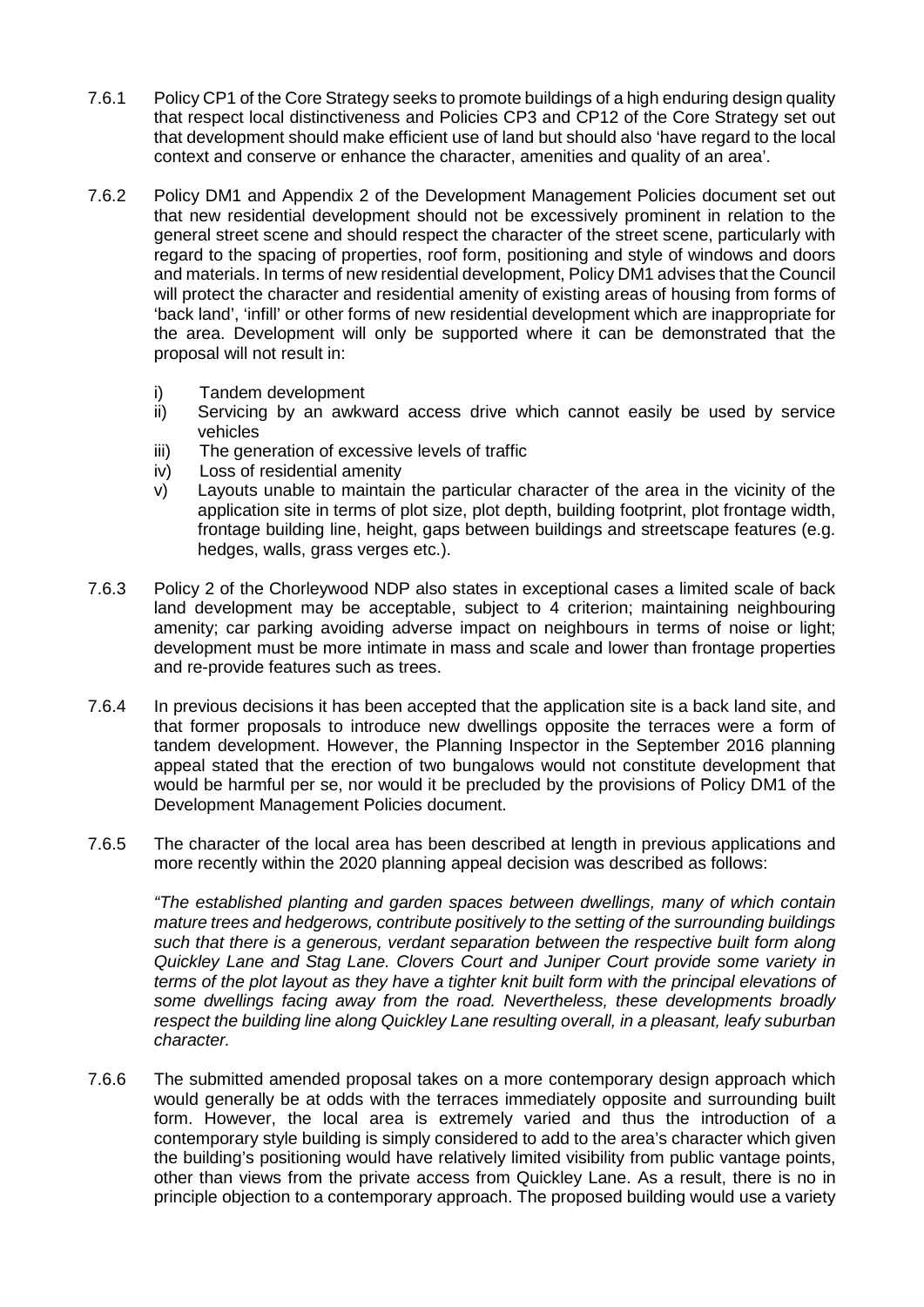of materials (timber boarding, grey multi brick and light grey render) and its flat roof form would reduce its visual presence within the site and from private views from neighbouring outlook.

- 7.6.7 Notwithstanding the building's design, its layout has been altered to avoid it from extending across the majority of the plot width and towards the rear. This has ensured that the building is far more concentrated within the middle of the plot meaning that a large portion of amenity space would remain untouched, thus preserving the spacious and verdant part of the site.
- 7.6.8 Another key consideration has been the design of the parking area which would portray more of a 'courtyard' appearance complimented by trees and hedging with the parking spaces split into four areas to avoid the space being dominated by parked cars in a uniformed fashion.
- 7.6.9 Following the removal of the single storey element, the refuse and cycle storage has been re-sited towards the North West. These buildings would be of a low height, set back from the front elevation of the building, small in scale and of timber design which would only be noticeable from within certain parts of the site.
- 7.6.10 Whilst recognising the areas spacious, verdant, suburban character as referenced in previous appeals, it is considered that a number of factors combine to ensure that the development would have an acceptable impact. As detailed above, the layout of the building, its flat roofed design, greater area of retained amenity area and a parking area complimented by soft landscaping would ensure that the impact on the area's character is acceptable. It is fully recognised that the character of the site would alter, this is not disputed; however, these factors would ensure that the development does not result in a gradual deterioration in the quality of the built environment which Policy DM1 and Appendix 2 seek to avoid.
- 7.6.11 Another key consideration has been the design of the parking area, ensuring it is broken up and provides soft landscaping to compliment the presence of mature trees towards the rear of the site.
- 7.6.12 Should the application be approved, further details regarding external lighting should be submitted along with details of the boundary treatments including retaining walls and the proposed materials including the hard surfacing areas across the application site.
- 7.6.13 The concern regarding the impact on the area's character is acknowledged, nevertheless, for reasons expressed above it is not considered that the amended development would have a harmful impact on the local area and thus would accord with Policy DM1 and Appendix 2 of the Development Management Policies LDD and Policies 2 and 3 of the Chorleywood Neighbourhood Plan 2020-2035 (Referendum Version, August 2020).

### 7.7 Impact on the amenities of neighbours

7.7.1 Policy CP12 of the Core Strategy states that development should 'protect residential amenities by taking into account the need for adequate levels and disposition of privacy, prospect, amenity and garden space'. Policy DM1 and Appendix 2 of the Development Management Policies document set out that residential development should not result in loss of light to the windows of neighbouring properties nor allow overlooking, and should not be excessively prominent in relation to adjacent properties. Policy DM1 and Appendix 2 of the Development Management Policies LDD sets out further guidance in relation to residential development and states that development resulting in the loss of residential amenity will not be supported and distances between buildings should be sufficient so as to prevent overlooking, particularly from upper floors. Additionally, it states that in respect of rear to flank distances, where the rear of a building looks onto the side of another the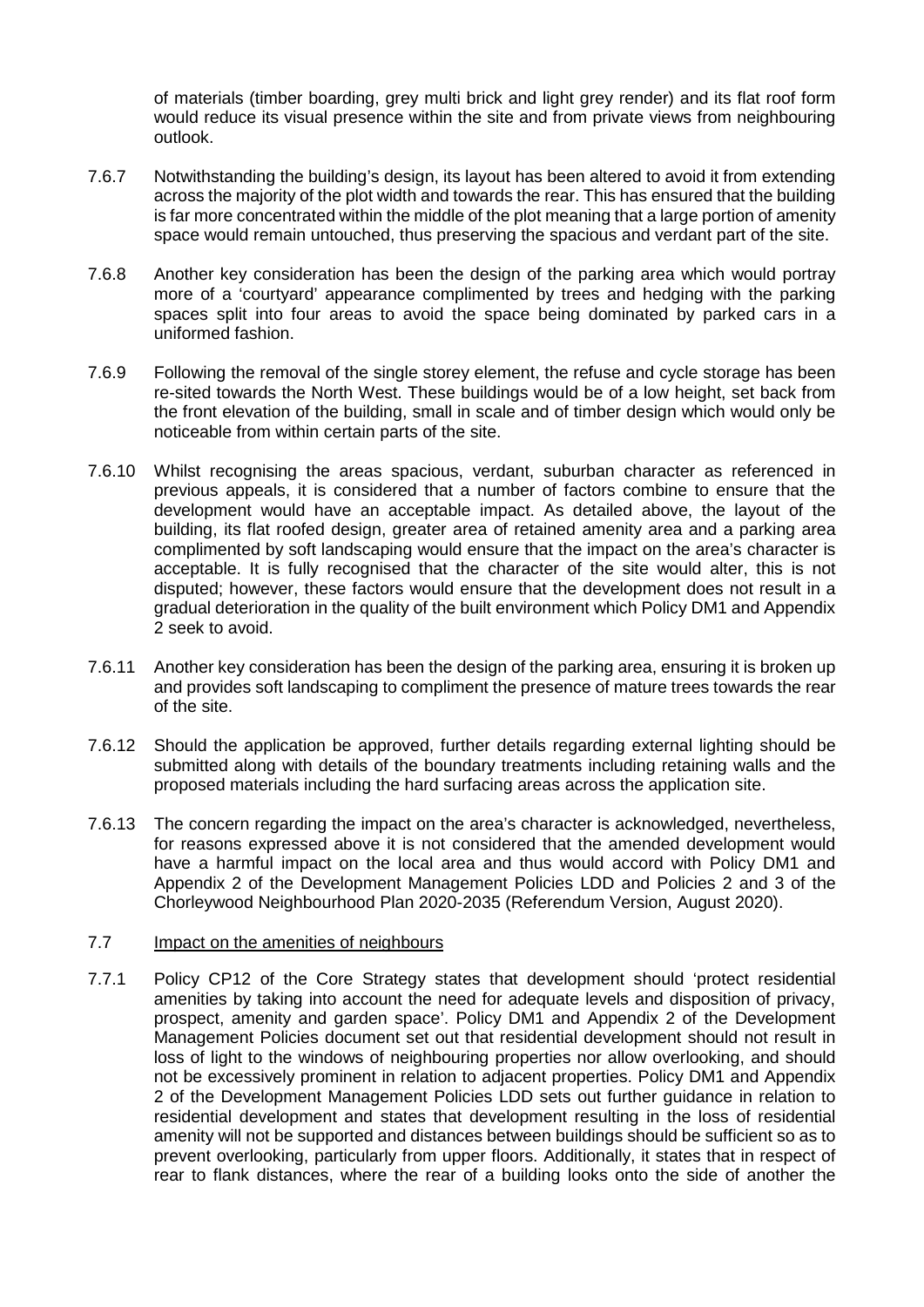distance between them must be sufficient to avoid the flank wall having an overbearing effect.

- 7.7.2 The previous appeal scheme was identified as being overbearing and also by virtue of its siting (set in 1-1.2m from the boundary) resulted in significant overshadowing to the adjacent property, No.6 Rendlesham Way which is positioned to the north east. In order to overcome these issues the amended proposed building is set in from the neighbouring boundary point by approximately 9m with a back to side distance of 21m (previous refused application was 12-16m). When considering the separation distance and the flat roof design of the scheme at a height of 6.2m closest to the neighbour who is on higher land, it is not considered that the proposed building would appear overbearing, nor would it result in any unacceptable levels of overshadowing to this neighbour.
- 7.7.3 In respect of overlooking the proposed flats would have outlook across the car parking area and for the first floor flats also across the communal amenity area to the rear. The proposed building has a staggered building line and therefore would be separated from the existing six terraces at the front of Clovers Court by 20-24m. The Design Criteria is silent in respect of front to front distances between buildings, although whilst not directly comparable, it does state that where a rear garden length alone is relied on to provide privacy the minimum length should be 14m. Having regard to the site circumstances and the introduction of soft landscaping to the car park, the proposed front to front distances are considered acceptable to avoid unacceptable levels of inter-overlooking between properties and to No.2 Rendlesham Way to the north east and No.83 Quickley Lane to the north west. At the rear, the first floor flats would have outlook across the amenity area and would not overlook adjacent neighbouring properties as the existing boundary treatments would ensure that privacy levels are preserved.
- 7.7.4 Concern has been raised with regards to the use of the flat roof on the single storey projection at the front of the building towards the south west; however, a condition has been recommended to control its use for maintenance purposes only.
- 7.7.5 Policy DM9 of the Development Management Policies LDD states that planning permission will not be granted for development which has an unacceptable adverse impact on the indoor and outdoor acoustic environment of existing or planned development.
- 7.7.6 The proposed development will increase general activity on site, especially within the parking area; however, the refuse and recycling and cycle stores have been re-sited, set back from the parking area to mitigate any potential noise disturbance. Whilst recognising the noise created from those on site, given the site circumstances and its suburban context within a built up area, it is not considered that the noise and disturbance generated as a result of the development would harm neighbouring amenity and has not previously been cited as a reason for refusal in previous schemes which also included a net gain of six dwellings.
- 7.7.7 The refuse and recycling store and cycle store would be located in close proximity to the neighbouring boundary with No.6 Rendlesham Way; however, the application site is on a significantly lower land level and would be completely screened by the existing boundary treatments. Additionally, given the relationship between the application site and No.6 Rendlesham Way no unacceptable levels of noise and disturbance is considered to arise.
- 7.7.8 If approved, it is noted that the construction works including the land level changes could have the potential to adversely affect the living conditions of the existing occupiers currently living at Clovers Court and those immediately adjacent to the site. It will therefore be important that a Construction Management Plan is imposed to ensure that measures are in place to reduce the impact throughout the construction phase.
- 7.8 Quality of accommodation for future occupants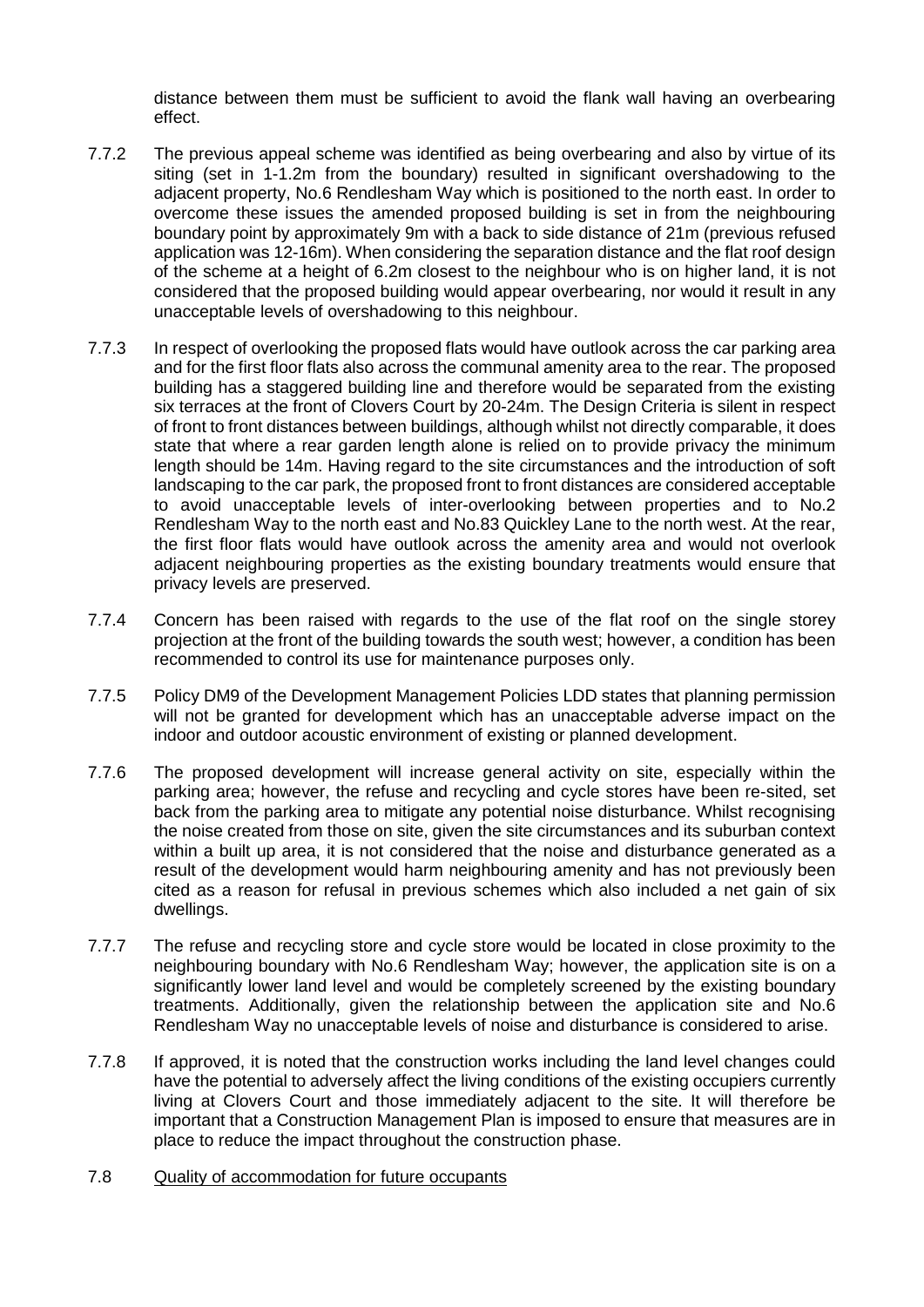- 7.8.1 It is also necessary to consider the amenity impact of the development towards the future occupiers of the flats in accordance with Policy CP12 of the Core Strategy and Policy DM1 and Appendix 2 of the Development Management Policies LDD which seeks to protect residential amenities for residents of new development.
- 7.8.2 The proposed ground floor flats would have natural outlook across the parking area, each served by a large window. Towards the rear, each bedroom would have access to a lightwell which would have a height of approximately 3.6m and depth of 2m. It is recognised that the bedrooms would not have natural outlook and light reception would be limited even though the rear faces in a south easterly direction. That said, each bedroom would be served by full height glazing to compensate the lack of natural outlook. Whilst it would be preferable that greater light would reach the bedrooms, each would have access to their own private external space which through the sensitive use of materials within the lightwells would be of added benefit. Whilst there are concerns about the level of accommodation being provided, all ground floor units would be served by a significant front window which would allow sufficient light into the main habitable open plan living area.
- 7.8.3 The proposed first floor flats would have natural outlook to both the front and rear with easy access to the communal amenity garden.
- 7.8.4 One of the previous reasons for refusal within the most recent dismissed scheme related to the poor usability of the gardens for the future occupiers. To overcome this specific issue, the rear part of the site (excluding the tiered planters) would now remain predominately unaltered and would provide two relatively level communal areas (referred to as lower garden and higher garden on the submitted plans) which could be used for a range of outdoor activities.
- 7.8.5 In light of the above, whilst recognising that the ground floor units would not have natural outlook to the rear, it is considered on balance, that the living conditions of those future occupants would be acceptable.

# 7.9 Amenity space provision

- 7.9.1 Within the Design Criteria as set out within Appendix 2 of the Development Management Polices LDD it states that for one bed flats there should be an indicative level of 21sqm, with 10sqm for each additional bedroom which can be allocated specifically to each flat or communally. The Design Criteria makes it clear that the disposition of amenity space may be in the form of private gardens or in part, may contribute to formal spaces/settings for group of buildings and that any communal space for flats should be well screened from highways and passers-by.
- 7.9.2 The proposed plans indicate that amenity space will be provided both privately (for the ground floor two bed flats) and communally to the rear via lower and higher garden levels. Based on the Design Criteria, the following amenity levels are required:
	- 63sqm for one bed flats (21sqm x 3)
	- 93sqm for two bed flats (31sqm x 3)
	- Total indicate amount: 156sqm
- 7.9.3 The total communal amenity area serving the development would amount to approximately 380sqm which exceeds the indicative requirement. In addition, further small enclosed private amenity spaces will exist for the two bed flats on the ground floor (lightwells of 11.8sqm). The communal area would be towards the rear and thus would be well screened from highways. In light of the above, policy complaint levels of amenity space would be provided.
- 7.10 Parking/Access/Highways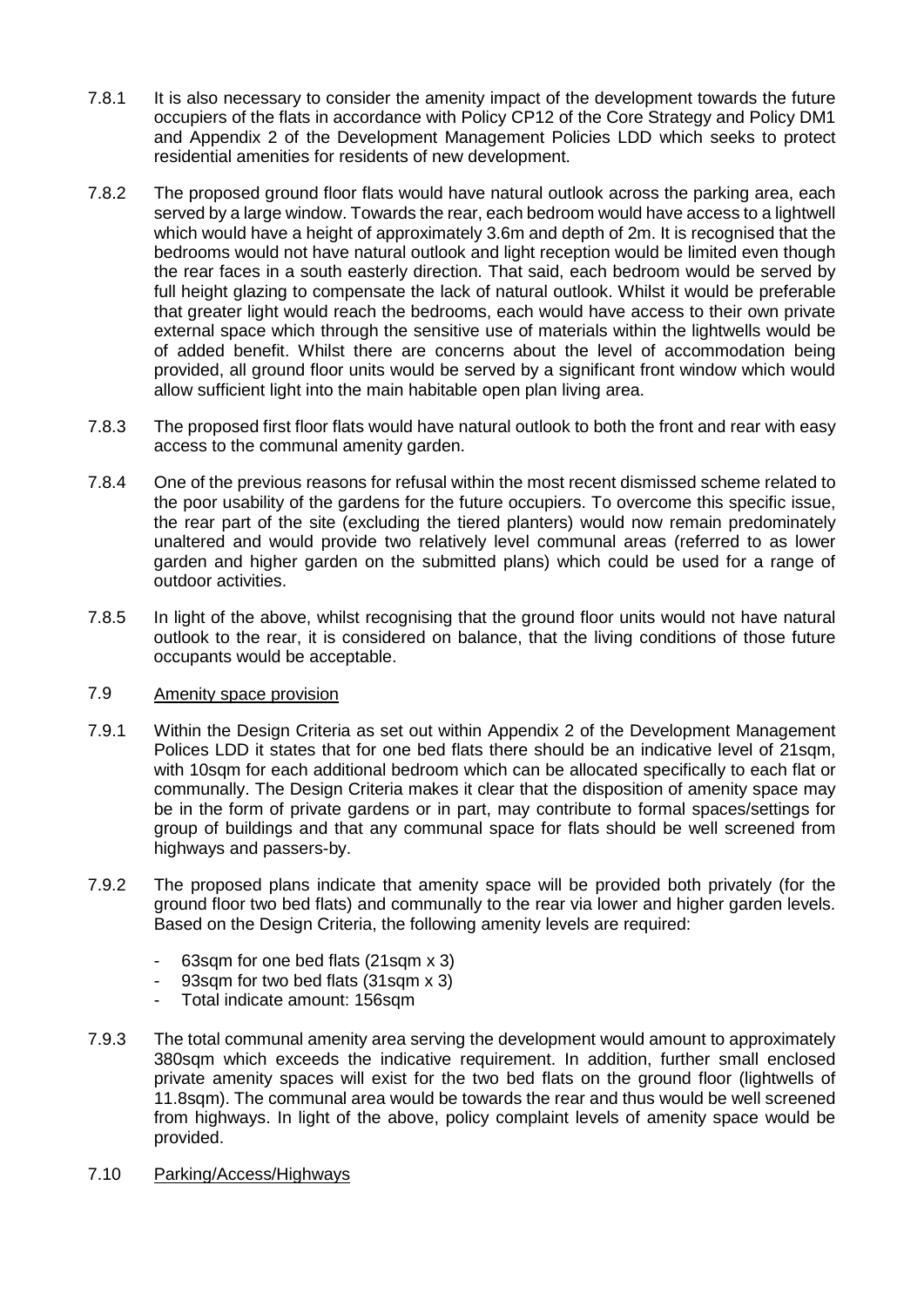- 7.10.1 When applying the Parking Standards as set out within Appendix 5 of the Development Management Policies LDD, it states that a one bed flat would require 1.75 spaces (1 assigned space) and for two bedroom flats there is a requirement of 2 spaces (1 assigned space).
- 7.10.2 The development proposed would require 12 (rounded up from 11.25 spaces) parking spaces of which 6 should be assigned. However, owing to the fact that the parking area would be shared with the existing well established terraces, a further 12 spaces must be allocated to those occupiers as per previous planning permissions. Therefore, a total of 24 spaces (rounded up from 23.25 spaces) would be required to serve both existing and proposed developments within Clovers Court.
- 7.10.3 The proposed parking layout shows 23 spaces in total; 12 allocated to the existing terraces (as per the current situation), 9 allocated to the six new flats and 2 visitor spaces. As a result, based on the above there would be a very minor shortfall of 1 space (rounded up from 0.25) across the development as a whole. Following numerous site visits over the years it appears from observations that parking serving the existing 2/3 bed dwellings is well contained to the site, in front of the terraces rather than right across the existing hard surface area or within local roads, which suggests that existing parking levels are acceptable. Whilst this scheme will introduce six new flats, it is not considered that the minor shortfall would result in the displacement of on-street parking within the locality or cause harm to highway safety. All the two bed flats would have two allocated parking spaces with one space allocated to all one bed flats.
- 7.10.4 Additionally, the site is located within a relatively accessible location to local transport networks. The Chorleywood Train Station is one mile away and the site is also a short walk to local bus stops on Furze View and Heronsgate Road.
- 7.10.5 Cycle storage is also set out within Appendix 5 and states that for flats there is a requirement for 1 space per unit. The submitted plans indicate that the two cycle stores would provide space for 12 bikes (6 per store).
- 7.10.6 The development is already served by a formal access from Quickly Lane which is not planned to be altered. The parking area is private and does not form part of the public highway; however, it is recognised that the parking area will need to provide drainage or be of porous material so details of the hard surfacing will be secured by condition.
- 7.10.7 If granted, a Construction Management Plan should also be imposed so the existing parking spaces serving the terraces would be safeguarded throughout the construction phase.
- 7.10.8 As a result, subject to conditions, it is not considered that the very minor shortfall would lead to unacceptable planning harm in respect of parking and thus would accord with Policy CP10 and Appendix 5 of the Development Management Policies LDD.

### 7.11 Impact on trees

- 7.11.1 Policy DM6 of the Development Management Policies LDD states that development proposals should seek to retain trees and other important landscape and nature conservation features whilst including new trees and other planting to enhance the landscape of the site and its surroundings as appropriate. It also states that development should be designed in such a way as to allow trees and hedgerows to grow to maturity without causing undue problems of visibility, shading or damage and that development likely to result in future requests for significant topping, lopping or felling will be refused.
- 7.11.2 The application site contains a number of trees towards the rear of the site. These trees exist alongside relatively mature trees found within neighbouring gardens which form part of the area's verdant character. The trees within the application site adjacent to the boundary with Terre Haute are protected. A Beech hedge also exists along the boundary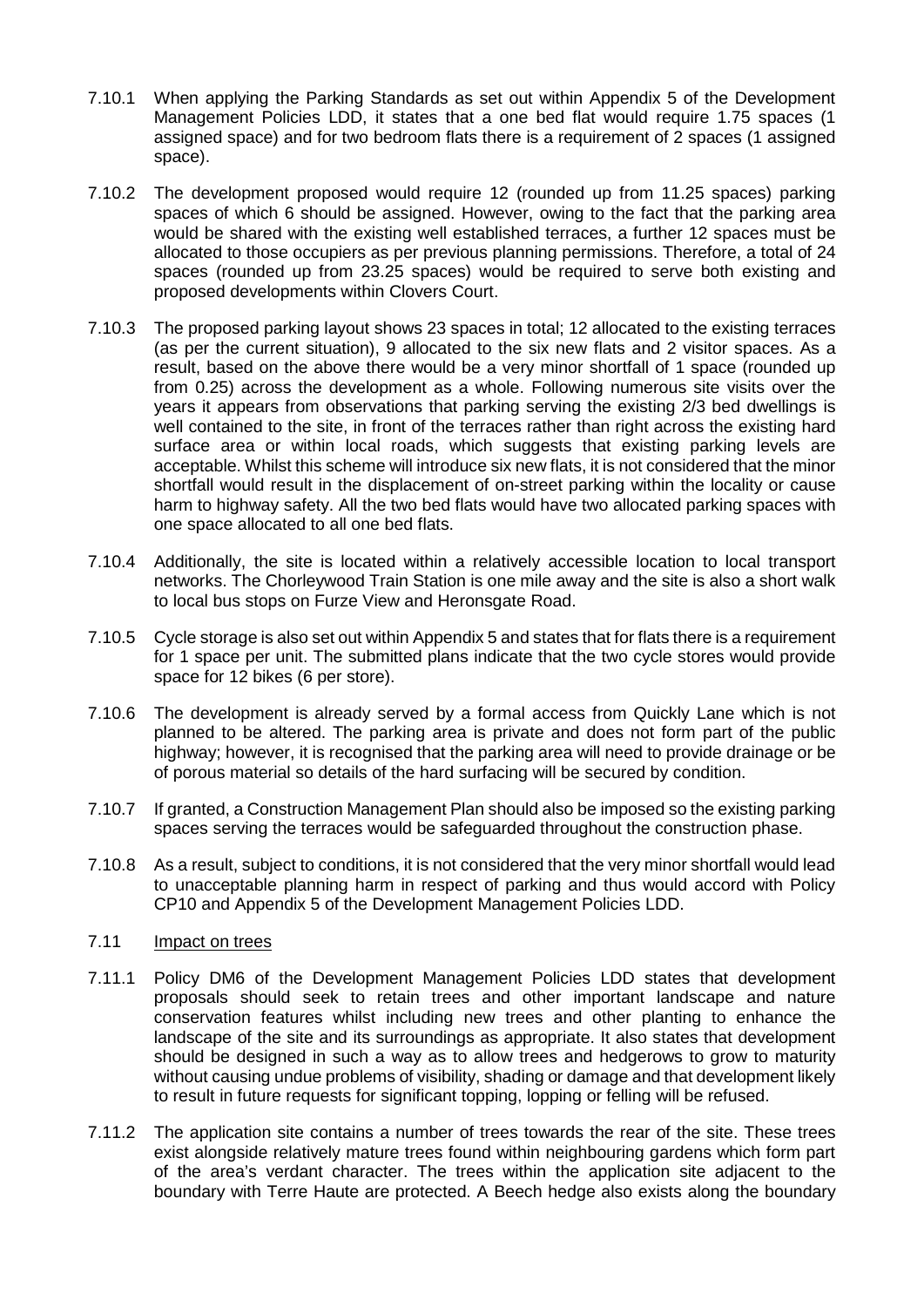with No.8 Rendlesham Way although it is recognised that no trees exist adjacent to this neighbour, contrary to the submitted landscape plan.

- 7.11.3 Unlike previous submissions the rear part of the amenity area will not be altered physically, other than its alteration to provide tiered planters with steps. The tiered planter falls outside the root protection area of the protected trees and therefore would not result in harm, although tree protection details would need to be secured by condition and erected prior to works commencing on site.
- 7.11.4 The submitted Arboricultural Impact Assessment indicates that only the Ash tree (T2) will be removed as it is in decline. All other trees and hedging will be retained. The submitted details also show that new trees and hedging will be planted within the rear amenity area and within the car parking area. To ensure that appropriate species are planted and would have a relatively instant impact, especially within the parking area, a soft landscaping condition is recommended.
- 7.11.5 In light of the above and subject to the recommended conditions, the development would comply with Policy DM7 of the Development Management Policies LDD.

## 7.12 Ecology impacts

- 7.12.1 Section 40 of the Natural Environment and Rural Communities Act 2006 requires Local Planning Authorities to have regard to the purpose of conserving biodiversity. This is further emphasised by regulation 3(4) of the Habitat Regulations 1994 which state that Councils must have regard to the strict protection for certain species required by the EC Habitats Directive. The Habitats Directive places a legal duty on all public bodies to have regard to the habitats directive when carrying out their functions.
- 7.12.2 The protection of biodiversity and protected species is a material planning consideration in the assessment of this application in accordance with Policy CP9 of the Core Strategy and Policy DM6 of the Development Management Policies document. Paragraph 170 of the NPPF states that planning decisions should contribute to and enhance the natural and local environment by proposals minimising impacts on and providing net gains for biodiversity, including by minimising impacts on and providing net gains for biodiversity, including by establishing coherent ecological networks that are more resilient to current and future pressures.
- 7.12.3 A Local Biodiversity Checklist has been completed by the applicant and submitted with the application and states that no protected species or biodiversity interests will be affected as a result of the application. The site is not in or located adjacent to a designated wildlife site. The Local Planning Authority is not aware of any records of protected species within the immediate area that would necessitate further surveying work being undertaken and given the nature of the proposed development there would not be any adverse impacts on biodiversity. To aid biodiversity across the site, new tree and hedge planting will occur.

# 7.13 Refuse and Recycling

- 7.13.1 Policy DM10 (Waste Management) of the DMLDD advises that the Council will ensure that there is adequate provision for the storage and recycling of waste and that these facilities are fully integrated into design proposals. New developments will only be supported where:
	- i) The siting or design of waste/recycling areas would not result in any adverse impact to residential or work place amenity
	- ii) Waste/recycling areas can be easily accessed (and moved) by occupiers and by local authority/private waste providers
	- iii) There would be no obstruction of pedestrian, cyclists or driver site lines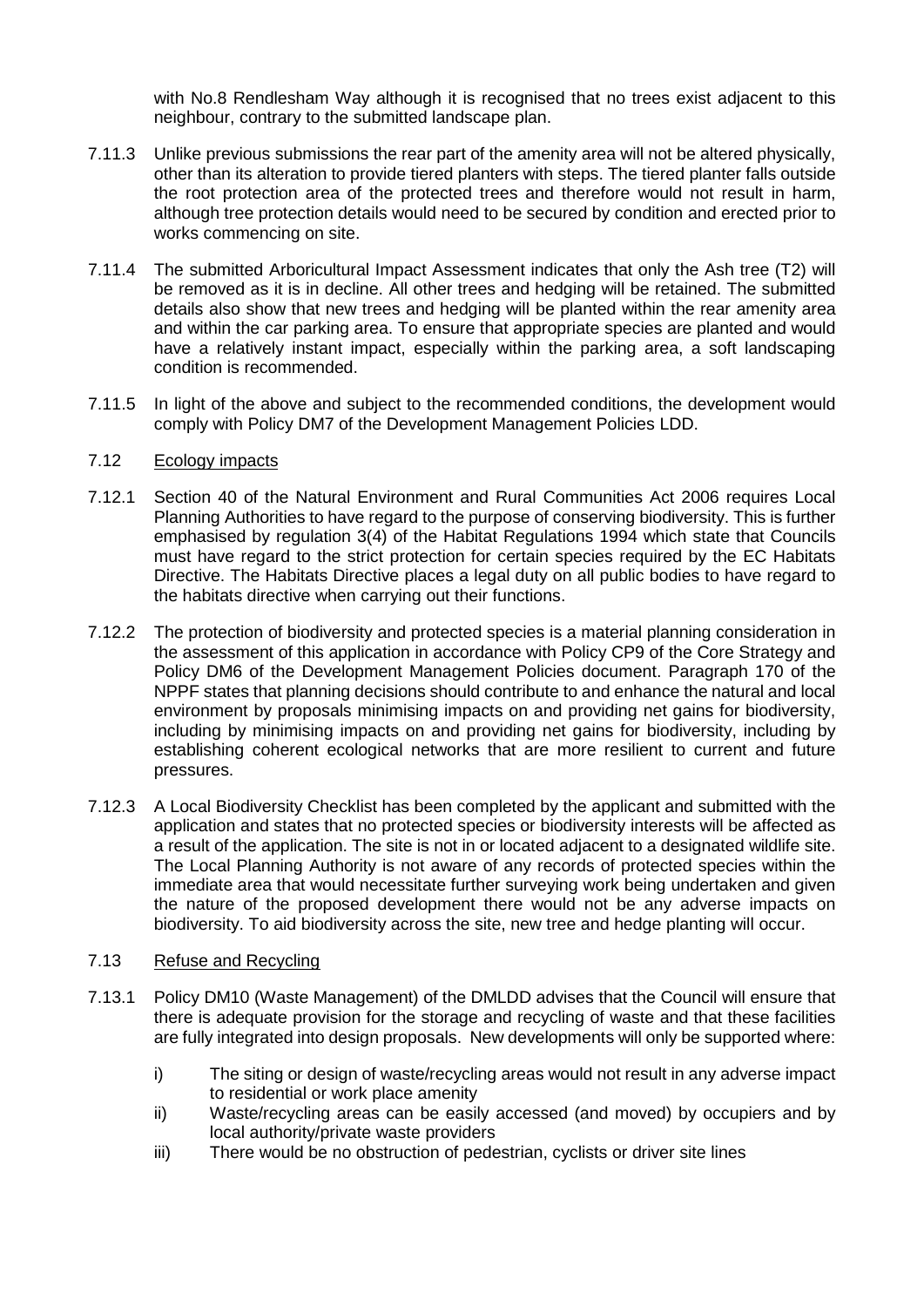7.13.2 The Environmental Protection department confirmed that the Council's Waste Team reverse up the private access so on-site manoeuvrability will not be an issue. The proposed refuse and recycling storage enclosure would be set back approximately 11m from the parking area, which is within the accepted limits (25m distance) as set out within the guidance provided by Environmental Protection.

# 7.14 Sustainability

- 7.14.1 Policy DM4 of the Development Management Policies LDD sets out that development must produce at least 5% less carbon dioxide emissions than Building Regulations Part L (2013) requirements having regard to feasibility and viability. This may be achieved through a combination of energy efficiency measures, incorporation of on-site low carbon and renewable technologies, connection to a local, decentralised, renewable or low carbon energy supply.
- 7.14.2 The application has been supported by an Energy and Sustainability Statement which sets out that the development would deliver a minimum 30% reduction over the Part L1A baseline. This is to be achieved by through the use of passive design measures, efficient building fabric (high levels of insulation and efficient glazing) and PV panels. Following discussions with the agent it is apparent that the above may be subject to change so a follow-up Energy and Sustainability Statement will be secured by condition.

# 7.15 Infrastructure Contributions

7.15.1 Policy CP8 of the Core Strategy requires development to make adequate contribution to infrastructure and services. The Three Rivers Community Infrastructure Levy (CIL) was adopted in February 2015 and came into force on 1 April 2015. CIL is therefore applicable to this scheme. The Charging Schedule sets out that the application site is within 'Area A' within which the charge per sqm of residential development is £180 per sqm.

# 7.16 Planning balance

- 7.16.1 The proposed amended development has found no unacceptable conflict with the relevant local planning policies which are considered out of date (as the LPA cannot demonstrate a five year supply of deliverable housing), having regard to paragraph 11 of the NPPF.
- 7.16.2 The NPPF makes it clear at paragraph 11 that where is a presumption in favour of sustainable development that planning permission should be granted unless either a) there is a clear reason for refusing the development proposal given its impact on an area or asset of particular importance (para 11(d) (i)), or b) that any adverse impacts of doing so would significantly and demonstrably outweigh the benefits (para 11(d) (ii)). Whilst it is recognised that the housing mix is not strictly in accordance with Policy CP3 of the Core Strategy, given the scale of the development it is not considered to provide a clear reason for refusal. Likewise, the impact on future living conditions of the ground floor units was considered, on balance, to be acceptable.
- 7.16.3 In the view that no clear reason for refusing the development has been demonstrated it is considered acceptable. If the above matters or other material considerations are identified as harmful then these must be balanced against the benefits of the scheme. The benefits have previously been highlighted at appeal as set out at paragraph 8.3.6 of this report and include the contribution towards boosting the overall housing supply in the district and the economic benefits which would arise from the development. These factors were considered to be given moderate weight in any planning balance.

# 8 **Recommendation**

8.1 That PLANNING PERMISSION be GRANTED subject to the following conditions:-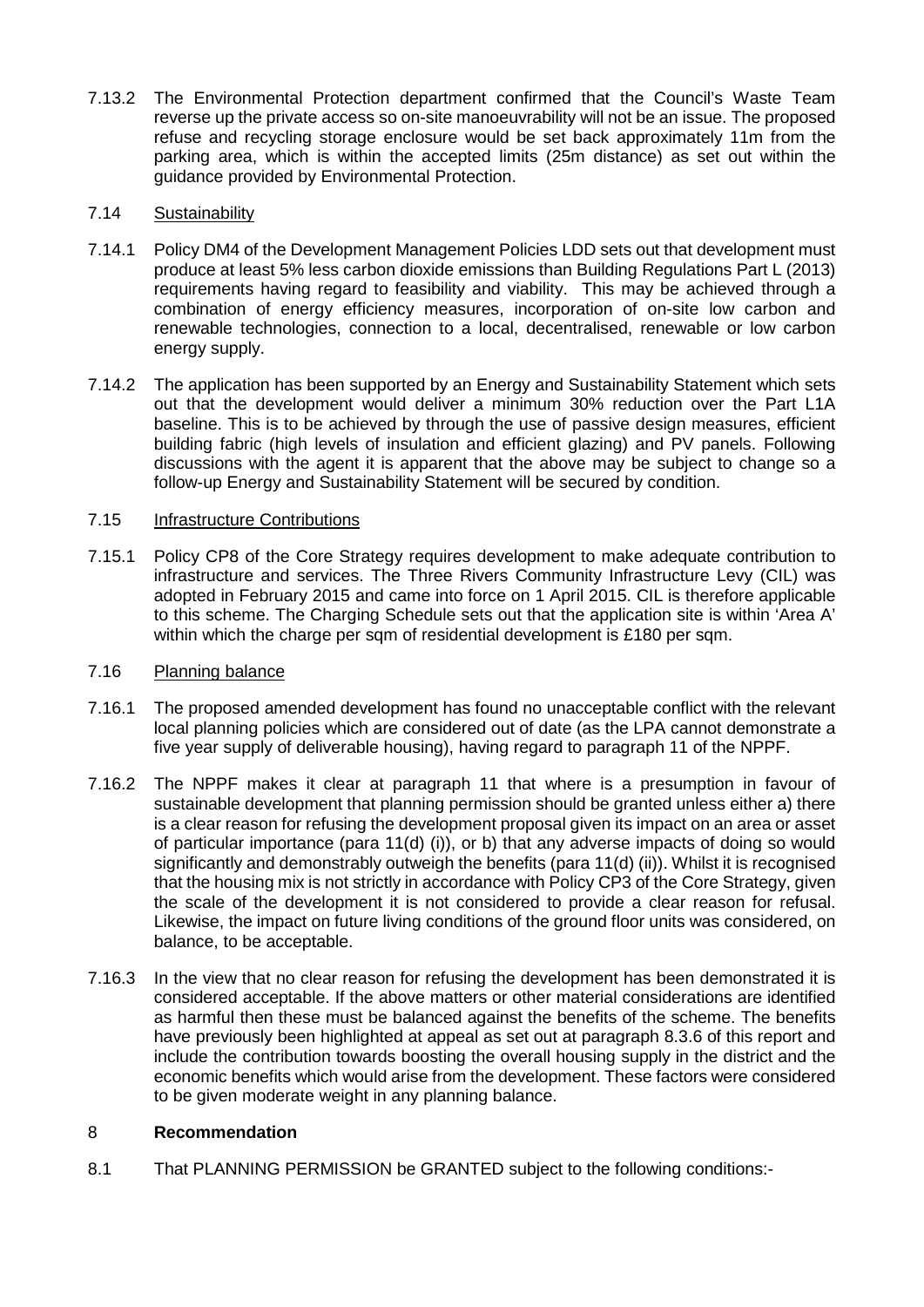## C1 Time Limit

The development hereby permitted shall be begun before the expiration of three years from the date of this permission.

Reason: In pursuance of Section 91(1) of the Town and Country Planning Act 1990 and as amended by the Planning and Compulsory Purchase Act 2004.

### C2 In accordance with plan numbers

The development hereby permitted shall be carried out in accordance with the following approved plans: 1344/P/1C; 1344/P/2A; 1344/P/3A; 1344/P/4; 1344/P/5A; 1344/P/6A & 1344/P/7.

Reason: For the avoidance of doubt, to preserve the character and appearance of the area, safeguard protected trees and highway safety and in the proper interests of planning in accordance with Policies PSP3, CP1, CP2, CP3, CP4, CP8, CP9, CP10 and CP12 of the Core Strategy (adopted October 2011), Policies DM1, DM4, DM6, DM8, DM9, DM10, DM11 and DM13 and Appendices 2 and 5 of the Development Management Policies LDD (adopted July 2013) and Policies 2, 3, 5, 10, 13 of the Chorleywood Neighbourhood Plan 2020-2035 (Referendum Version, August 2020).

C3 Hard and Soft Landscaping Scheme / tree protection / lighting / boundary treatments No development shall commence until details of both hard and soft landscape works have been submitted to and approved in writing by the Local Planning Authority. In respect of hard landscaping, these details shall include full construction details (including foundation design) of all retaining walls within the application site; details, including a plan, indicating the positions, design, materials and types of all boundary treatments; and details, including the position, height, design and intensity of all external lighting to be installed on the site or affixed to any buildings.

All hard landscaping works required by the approved scheme shall be carried out in complete accordance with those details prior to the first occupation of the development hereby approved.

In respect of the soft landscaping, these details shall include the location of all existing trees and hedgerows affected by the proposed development, and details of those to be retained, together with a scheme detailing measures for their protection in the course of development and all proposed soft landscaping measures (including green roofs) to include species and initial planting height in accordance with 1344/P/6A (Landscaping Layout).

All soft landscaping works required by the approved scheme shall be carried out in accordance with a programme to be agreed before the development commences, and shall be maintained including the replacement of any trees or plants which die or are removed or become seriously damaged or diseased in the next planting season with others of a similar size or species for a period of five years from the date the approved scheme was completed.

Reason: This condition is a pre-commencement condition in the interests of visual amenity in accordance with Policies CP1 and CP12 of the Core Strategy (adopted October 2011) and Policy DM6 of the Development Management Policies LDD (adopted July 2013).

### C4 Construction Management Plan

No development whatsoever shall commence until a Construction Management Plan has been submitted to and approved in writing by the Local Planning Authority. Thereafter the construction of the development shall only be carried out in accordance with the approved Plan. The Construction Management Plan shall include details of: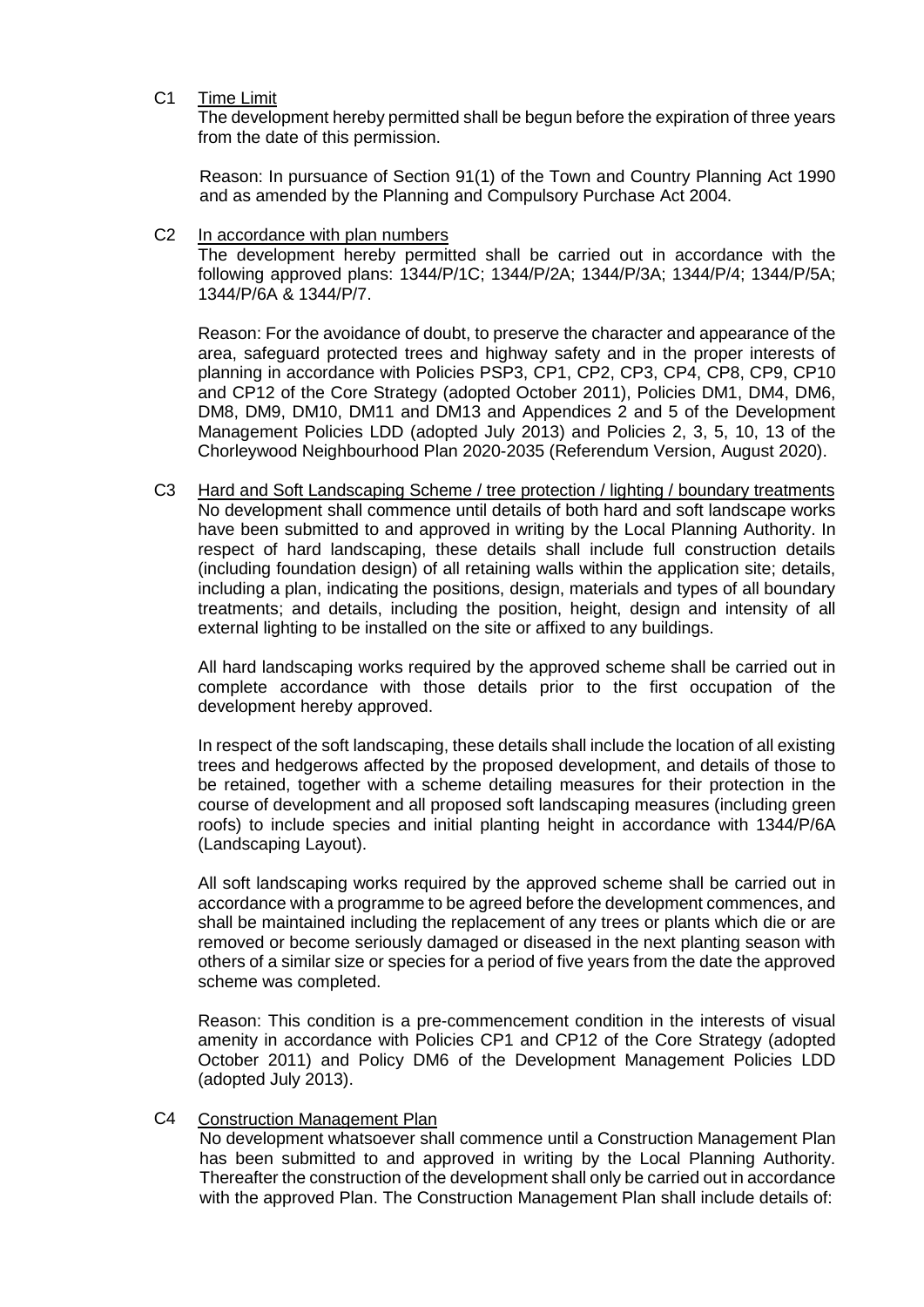- a. Construction vehicle numbers, type, routing;
- b. Access arrangements to the site;
- c. Traffic management requirements
- d. Construction and storage compounds (including areas designated for contractor car parking, loading / unloading and turning areas);
- e. Siting and details of wheel washing facilities;
- f. Cleaning of site entrances, site tracks and the adjacent public highway;
- g. Timing of construction activities (including delivery times and removal of waste);
- h. Provision of sufficient on-site parking prior to commencement of construction activities;
- i. Post construction restoration/reinstatement of the working areas and temporary access to the public highway;
- j Measures in place to safeguard the parking areas for the 1-6 Clovers Court

Reason: This is a pre-commencement condition in order to safeguard the residential amenities of neighbouring properties, protect highway safety and the amenity of other users of the public highway and rights of way in accordance with Policies CP1 and CP10 of the Core Strategy (adopted October 2011), Policies DM9, DM13 and Appendix 5 of the Development Management Policies LDD (adopted July 2013).

C5 Submission of materials

The development shall not commence until electronic samples and details of the proposed external materials (external walls, windows, doors, lightwells and the external appearance of the refuse/recycling store and cycle store) shall be submitted to and approved in writing by the Local Planning Authority and no external materials shall be used other than those approved.

Reason: This condition is a pre-commencement condition to ensure that the external appearance of the dwellings are acceptable having regard to the local context in accordance with Policies CP1 and CP12 of the Core Strategy (adopted October 2011) and Policy DM1 and Appendix 2 of the Development Management Policies LDD (adopted July 2013).

C6 Sustainability measures

Before above ground works commence, an Energy Statement demonstrating energy saving measures for the development to achieve [at least 5% less carbon dioxide emissions than Building Regulations Part L (2013)] have been submitted to and approved in writing by the Local Planning Authority. The approved details shall be implemented prior to the first occupation of the development and permanently maintained thereafter.

Reason: In order to ensure that the development will meet the requirements of Policy CP1 of the Core Strategy (adopted October 2011) and Policy DM4 of the Development Management Policies LDD (adopted July 2013) and to make as full a contribution to sustainable development principles as possible*.*

C7 Parking area

Prior to the first occupation of the development hereby permitted, the parking spaces shall be constructed, surfaced and permanently laid out in accordance with the approved plan 1344/P/1C (Proposed Site Plan). The parking spaces shall thereafter be kept permanently available for the use of residents and visitors to the site only.

Reason: To ensure that adequate off-street parking and manoeuvring space is provided within the development so as not to prejudice the free flow of traffic and in the interests of highway safety in accordance with Policies CP1, CP10 and CP12 of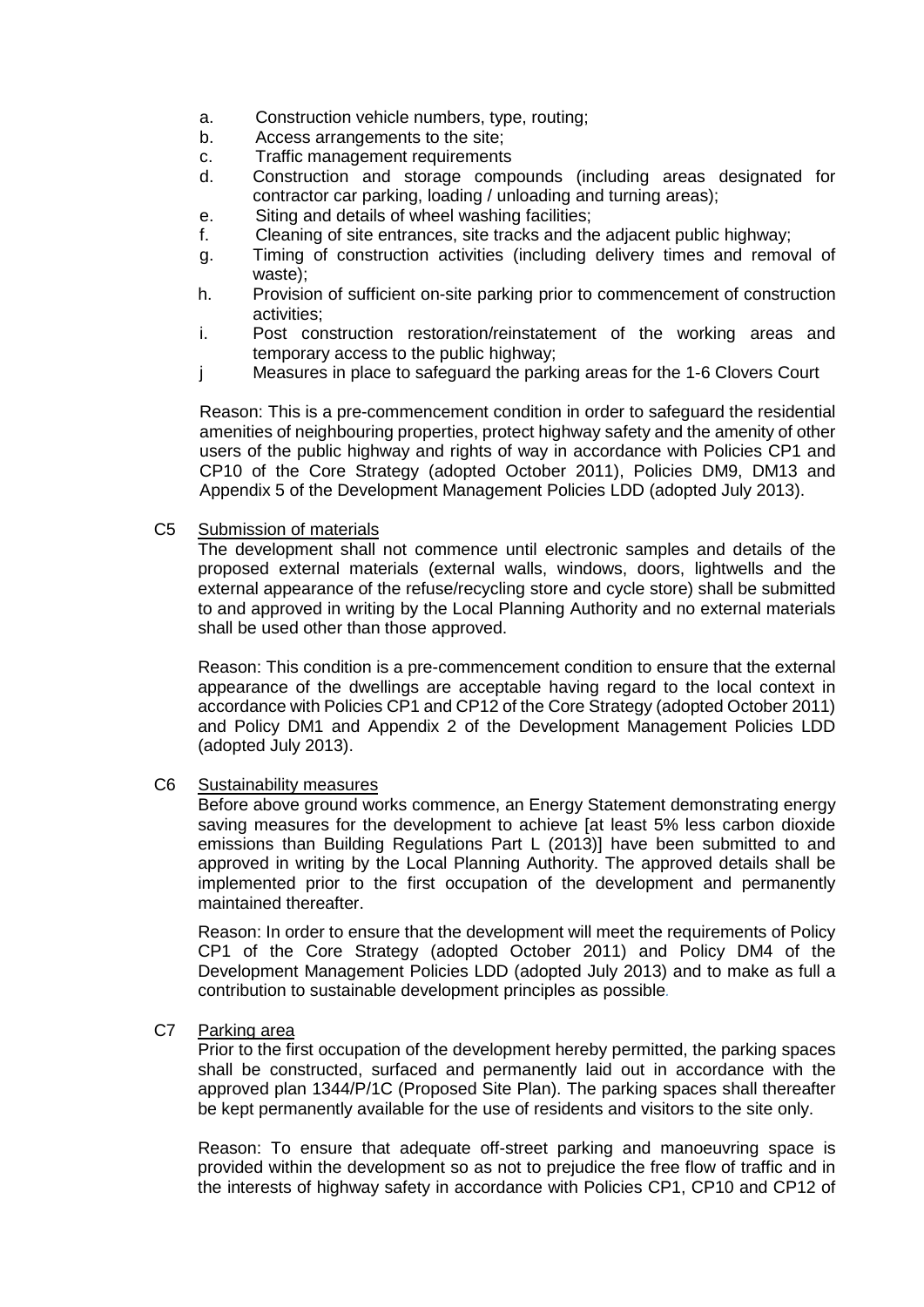the Core Strategy (adopted October 2011) and Policy DM13 and Appendix 5 of the Development Management Policies LDD (adopted July 2013).

C8 Cycle stores

Prior to the first occupation of the development hereby permitted, the two cycle stores shall be implemented in accordance with drawing numbers 1344/P/1C & 1344/P/7 7 (and the external appearance details as agreed via Condition 5) and be permanently retained thereafter.

Reason: In order to ensure bicycle parking facilities are provided and encourage use of sustainable modes of travel in accordance with Policies CP1, CP10 and CP12 of the Core Strategy (adopted October 2011) and Policy DM13 and Appendix 5 of the Development Management Policies LDD (adopted July 2013).

#### C9 Refuse and recycling enclosure

Prior to the first occupation of the development hereby permitted, the refuse and recycling enclosure shall be implemented in accordance with drawing numbers 1344/P/1C & 1344/P/7 (and the external appearance details as agreed via Condition 5) and be permanently retained thereafter.

Reason: In order to ensure bicycle parking facilities are provided and encourage use of sustainable modes of travel in accordance with Policies CP1, CP10 and CP12 of the Core Strategy (adopted October 2011) and Policy DM13 and Appendix 5 of the Development Management Policies LDD (adopted July 2013).

### C10 Use of flat roof

The flat roof on the single storey front projection (in front of flat 6) hereby permitted, shall not be accessed or used at any time other than for maintenance purposes.

Reason: To safeguard privacy levels enjoyed by neighbouring properties in accordance with Policy CP12 of the Core Strategy (adopted October 2011) and Policy DM1 and Appendix 2 of the Development Management Policies LDD (adopted July 2013).

### 8.2 **Informatives**:

I1 With regard to implementing this permission, the applicant is advised as follows:

All relevant planning conditions must be discharged prior to the commencement of work. Requests to discharge conditions must be made by formal application. Fees are £116 per request (or £34 where the related permission is for extending or altering a dwellinghouse or other development in the curtilage of a dwellinghouse). Please note that requests made without the appropriate fee will be returned unanswered.

There may be a requirement for the approved development to comply with the Building Regulations. Please contact Hertfordshire Building Control (HBC) on 0208 207 7456 or at buildingcontrol@hertfordshirebc.co.uk who will be happy to advise you on building control matters and will protect your interests throughout your build project by leading the compliance process. Further information is available at [www.hertfordshirebc.co.uk.](http://www.hertfordshirebc.co.uk/)

Community Infrastructure Levy (CIL) - Your development may be liable for CIL payments and you are advised to contact the CIL Officer for clarification with regard to this. If your development is CIL liable, even if you have been granted exemption from the levy, please be advised that before commencement of any works It is a requirement under Regulation 67 of The Community Infrastructure Levy Regulations 2010 (As Amended) that CIL form 6 (Commencement Notice) must be completed,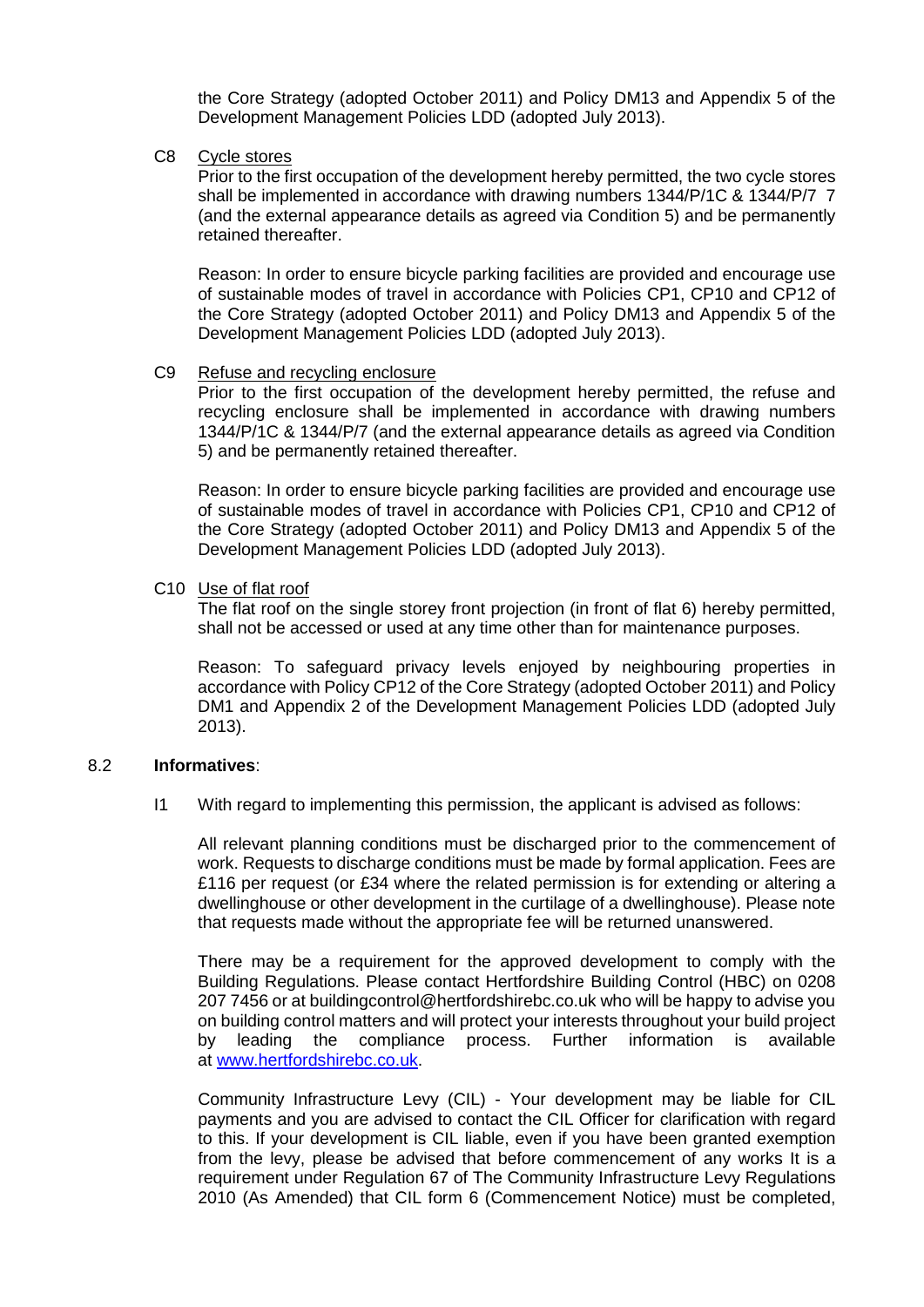returned and acknowledged by Three Rivers District Council before building works start. Failure to do so will mean you lose the right to payment by instalments (where applicable), and a surcharge will be imposed. However, please note that a Commencement Notice is not required for residential extensions IF relief has been granted.

Care should be taken during the building works hereby approved to ensure no damage occurs to the verge or footpaths during construction. Vehicles delivering materials to this development shall not override or cause damage to the public footway. Any damage will require to be made good to the satisfaction of the Council and at the applicant's expense.

Where possible, energy saving and water harvesting measures should be incorporated. Any external changes to the building which may be subsequently required should be discussed with the Council's Development Management Section prior to the commencement of work. The Local Planning Authority has been positive and proactive in its consideration of this planning application, in line with the requirements of the National Planning Policy Framework and in accordance with the Town and Country Planning (Development Management Procedure) (England) Order 2015. The Local Planning Authority suggested modifications to the development during the course of the application and the applicant and/or their agent submitted amendments which result in a form of development that maintains/improves the economic, social and environmental conditions of the District.

- I2 The Local Planning Authority has been positive and proactive in its consideration of this planning application, in line with the requirements of the National Planning Policy Framework and in accordance with the Town and Country Planning (Development Management Procedure) (England) Order 2015. The Local Planning Authority suggested modifications to the development during the course of the application and the applicant and/or their agent submitted amendments which result in a form of development that maintains/improves the economic, social and environmental conditions of the District.
- I3 The applicant is reminded that the Control of Pollution Act 1974 allows local authorities to restrict construction activity (where work is audible at the site boundary). In Three Rivers such work audible at the site boundary, including deliveries to the site and running of equipment such as generators, should be restricted to 0800 to 1800 Monday to Friday, 0900 to 1300 on Saturdays and not at all on Sundays and Bank Holidays.
- I4 The applicant is advised that the requirements of the Party Wall Act 1996 may need to be satisfied before development commences.
- I5 Thames Water:

With regard to surface water drainage, Thames Water would advise that if the developer follows the sequential approach to the disposal of surface water we would have no objection. Where the developer proposes to discharge to a public sewer, prior approval from Thames Water Developer Services will be required. Should you require further information please refer to our website: https://developers.thameswater.co.uk/Developing-a-large-site/Apply-and-payforservices/Wastewater-services

I6 Affinity Water:

1. General: The construction works and operation of the proposed development site should be done in accordance with the relevant British Standards and Best Management Practices, thereby significantly reducing the groundwater pollution risk.